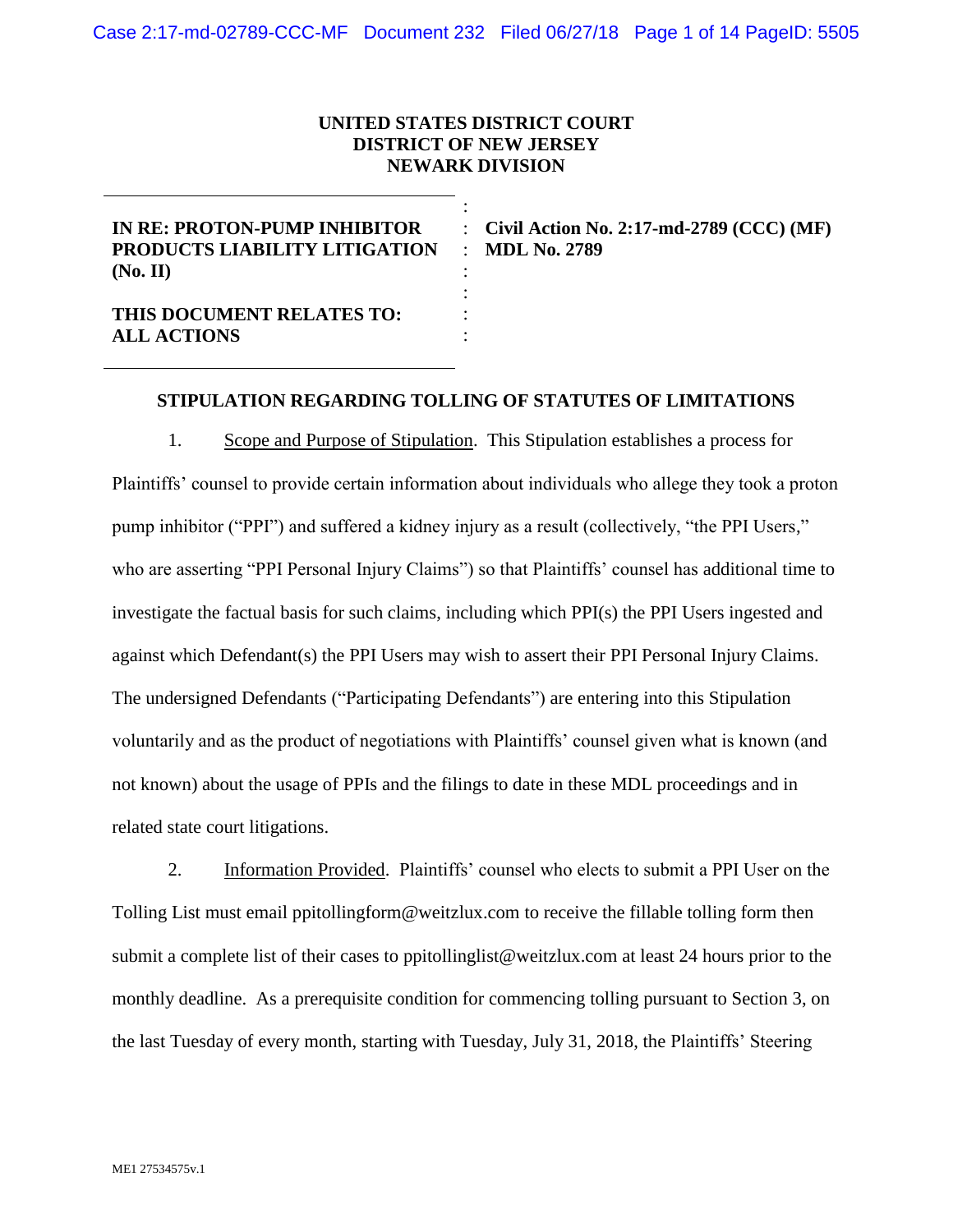Committee ("PSC") will provide to the Participating Defendants an Excel spreadsheet ("the Tolling List") with the following information, with a separate row for each PPI User.

a. Name of PPI User. The full name (in the format "Last Name, First Name") of the PPI User asserting a PPI Personal Injury Claim;

b. Date of Birth of PPI User. The PPI User's date of birth (in the format "YYYY-MM-DD");

c. Name(s) of Derivative PPI Claimants. The full name(s) (in the format "Last Name, First Name") of any individual who is asserting injuries derived from the PPI User's PPI Personal Injury Claim, such as an individual asserting a loss of consortium claim or asserting claims as a representative or beneficiary of an estate ("a Derivative PPI Claimant," and together with the PPI Users, "the PPI Claimants");

d. Residence Information. The current city and state of residence of the PPI User (if the PPI User is alive) or the city and state of residence of the PPI User at the time of his or her death (if the PPI User is deceased) (in two separate columns for the city and the state, which shall list the state abbreviation);

e. First Date of PPI Use. The PPI User's approximate first date of use of any PPI (in the format "YYYY-MM-DD");

f. Last Date of PPI Use. The PPI User's approximate last date of use of any PPI (in the format "YYYY-MM-DD");

g. Alleged Injury. The PPI User's alleged kidney injury; and

h. PPI Claimants' Counsel. The law firm representing the PPI User and the Derivative PPI Claimant(s) relating to that User.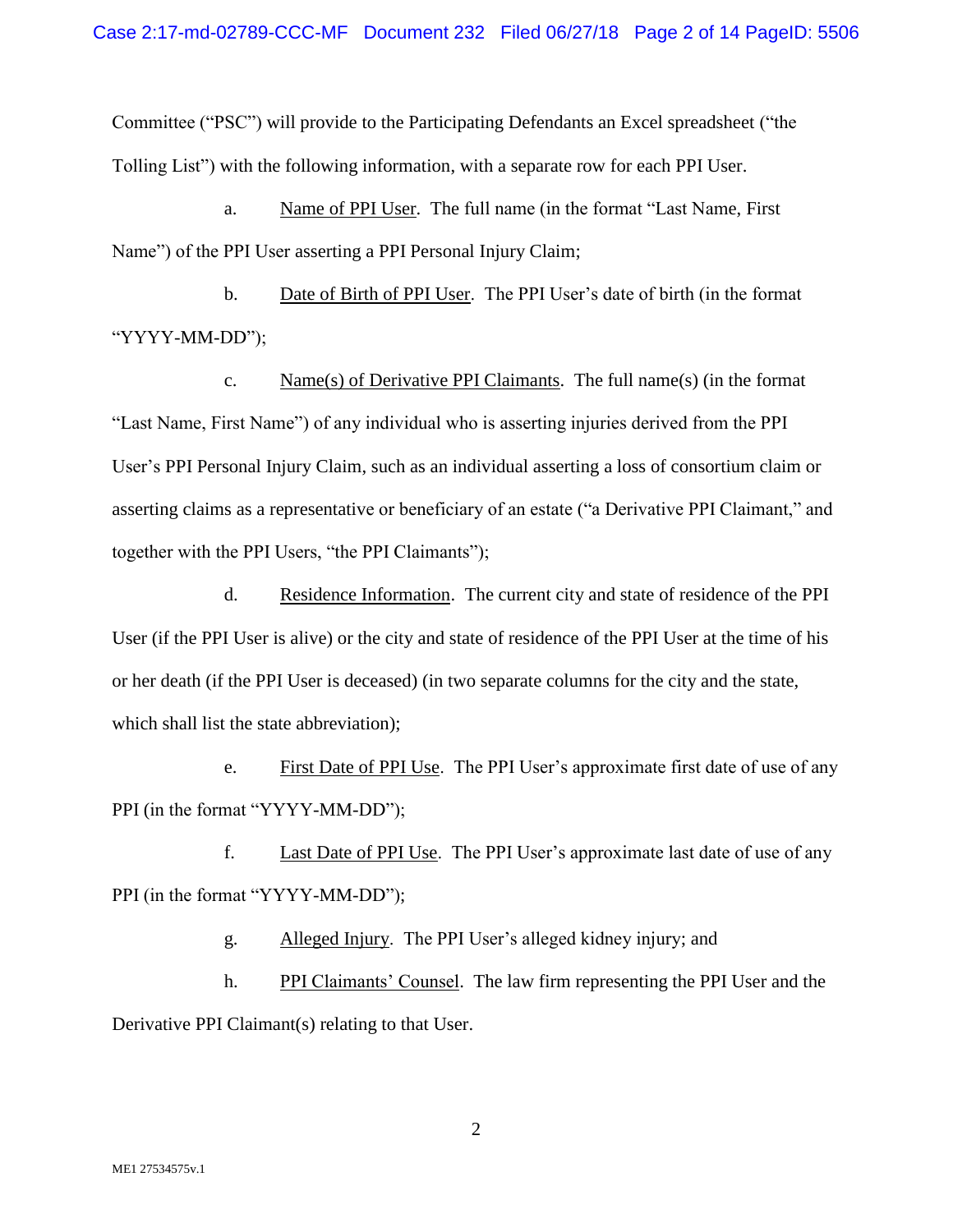2.1 **Resolving Disputes Under Section 2.** If any Defendant believes that the information provided by a PPI User pursuant to Section 2 is incomplete and/or inadequate with respect to substantive information (i.e., excluding typographical errors and omissions), that Defendant shall raise the perceived inadequacy/incompleteness with the PPI User's counsel. If the PPI User's counsel disagrees and believes the information provided pursuant to Section 2 is complete and/or adequate, the parties shall meet and confer and try to resolve the issue and, if the issue cannot be resolved through the meet and confer process, bring the issue to the Court to resolve the disagreement. To the extent it is determined that information provided pursuant to this Section 2 is complete and/or adequate, then the PPI User's rights or benefits (including without limitation tolling of the applicable statute of limitation) arising from this Stipulation will commence based on the date the PPI User was added to the Tolling List in accordance with Section 3. However, to the extent it is determined by the Court that the information provided pursuant to Section 2 is incomplete and/or inaccurate with respect to substantive information, and thereby prejudicial to Defendants, then the PPI User's rights and benefits (including without limitation tolling of the applicable statute of limitation) arising from this Stipulation will not commence until the PPI User cures any identified substantive deficiencies and/or inadequacies.

<span id="page-2-0"></span>3. Commencement of Tolling. The date on which a PPI Claimant's claim will start to be tolled ("the Commencement Date") is set forth below:

a. PPI Claimants Identified on First Tolling List. For PPI Claimants identified on the first Tolling List of July 31, 2018 (except those identified below with earlier tolling dates), those PPI Claimants' PPI Personal Injury Claims will be tolled as of April 16, 2018, assuming those plaintiffs retained their counsel on or before April 16, 2018. For those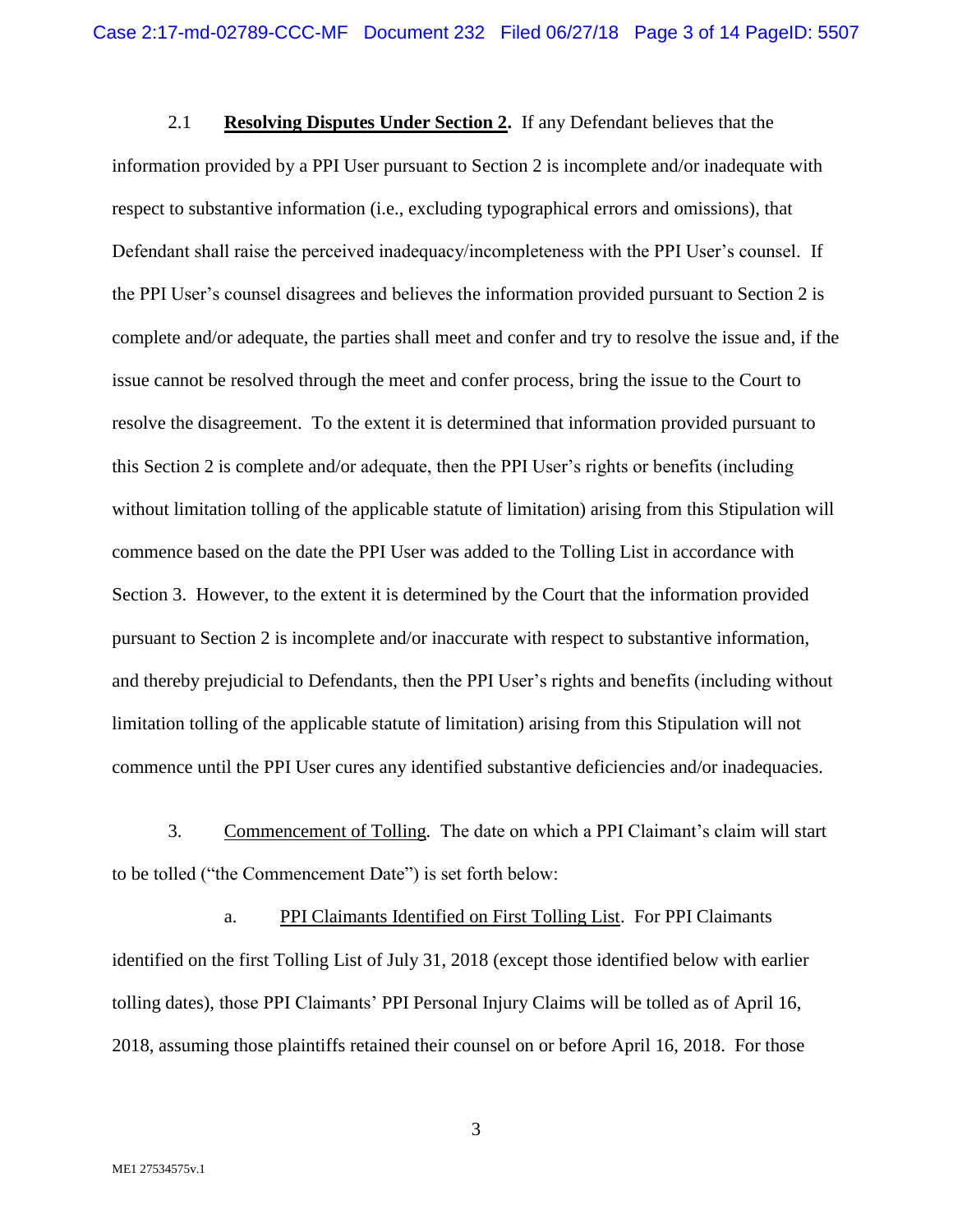plaintiffs who retained counsel after April 16, 2018, tolling will be the date they retained counsel.

b. PPI Claimants Identified on Subsequent Tolling Lists. For PPI Claimants identified on subsequent Tolling Lists, those PPI Claimants' PPI Personal Injury Claims will be tolled as of the date on which the PSC transmits the Tolling List.

c. Certain PPI Claimants with Cases Currently Pending in Federal or State Court. The PPI Claimants listed in Exhibits A through C to this Stipulation have cases currently pending in: (1) state courts ("the State Court PPI Plaintiffs"), who are listed in Exhibit A; (2) federal court, in which multiple PPI Users were named as plaintiffs in a single complaint, who are listed in Exhibit B ("the Multi-Plaintiff Complaint PPI Claimants"); (3) federal court, in which a single PPI User filed a complaint, who are listed in Exhibit C ("the Exhibit C Plaintiffs"), which will be filed as a supplement to this Tolling Agreement on or before June 29, 2018.

i. Dismissals Without Prejudice. The PPI Claimants listed in Exhibits A through C will dismiss their cases without prejudice within 21 days of the entry of this Stipulation and will be included on the first Tolling List.<sup>1</sup>

ii. Potential Reinstatement of Certain Federal PPI Plaintiffs' Claims Without Payment of Additional Filing Fee. Any Plaintiff who re-files his or her lawsuit after complying with the requirements of Paragraph [6](#page-5-0) shall be entitled to reinstatement of his or her complaint without paying a new or additional filing fee. Any Multi-Plaintiff Complaint PPI Claimant who re-files his or her lawsuit after complying with the requirements of Paragraph [6](#page-5-0)

 $\overline{a}$ 

<sup>&</sup>lt;sup>1</sup> Should any mistakes be identified with respect to Exhibits  $A - C$ , the parties will make a good faith effort to resolve such issues regarding dismissals, if necessary, in a timely manner.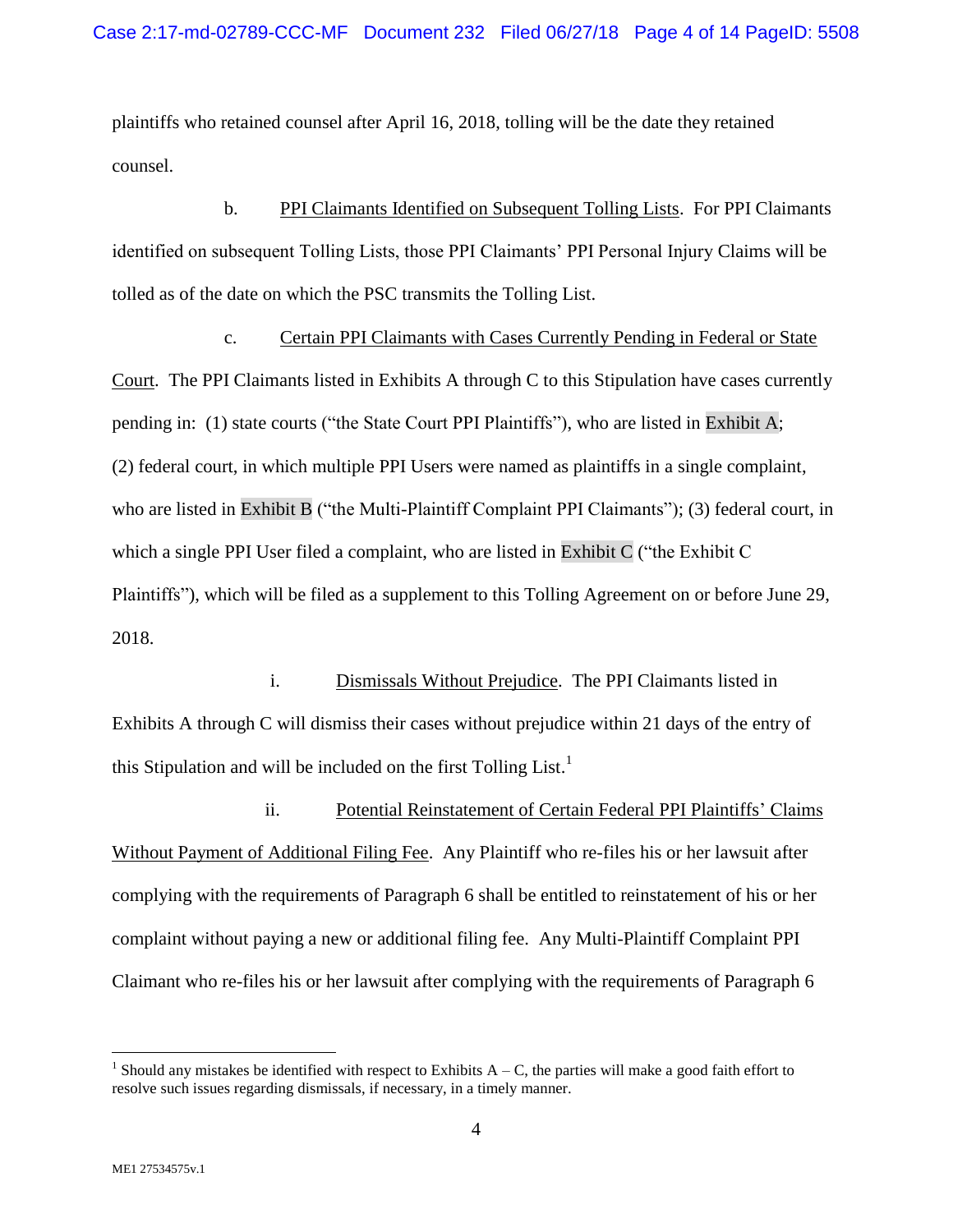will be required to obtain an individual case number and shall be required to pay a filing fee, except for the first named plaintiff in each such complaint.

iii. Commencement of Tolling. The PPI Personal Injury Claims asserted by the PPI Claimants listed in Exhibits A through C will be tolled as of the date the respective Claimants filed their cases in state or federal court.

4. Expiration of Tolling. Absent agreement of the PPI Claimants and all of the Participating Defendants (collectively, "the Parties"), tolling pursuant to this Stipulation shall expire on January 31, 2019 ("the Expiration Date"). For the State Court PPI Plaintiffs, the Expiration Date shall be May 31, 2019.

5. Effect of Tolling.

a. Tolling of Statutes of Limitations. For any PPI Claimant included on a Tolling List, those PPI Claimants' PPI Personal Injury Claims against the Participating Defendants shall be tolled from the Commencement Date to the Expiration Date unless a different date is agreed to by the Parties.

b. No Revival of PPI Personal Injury Claims. This Stipulation is not intended to waive, and does not constitute a waiver of, any legal or equitable defense based on the passage of time that might be relied upon by the Participating Defendants in defending an action by the PPI Claimants, including but not limited to any statute of limitations, statute of repose, the doctrine of laches, waiver, estoppel, or any other defense existing prior to the respective Commencement Date. Similarly, this Agreement shall not revive existing claims, if any, that expired under the applicable statutes of limitations prior to the Commencement Date.

c. No Extension of Statutes of Limitation After Expiration Date. The running of all applicable statutes of limitations shall resume upon the Expiration Date (*i.e.*, on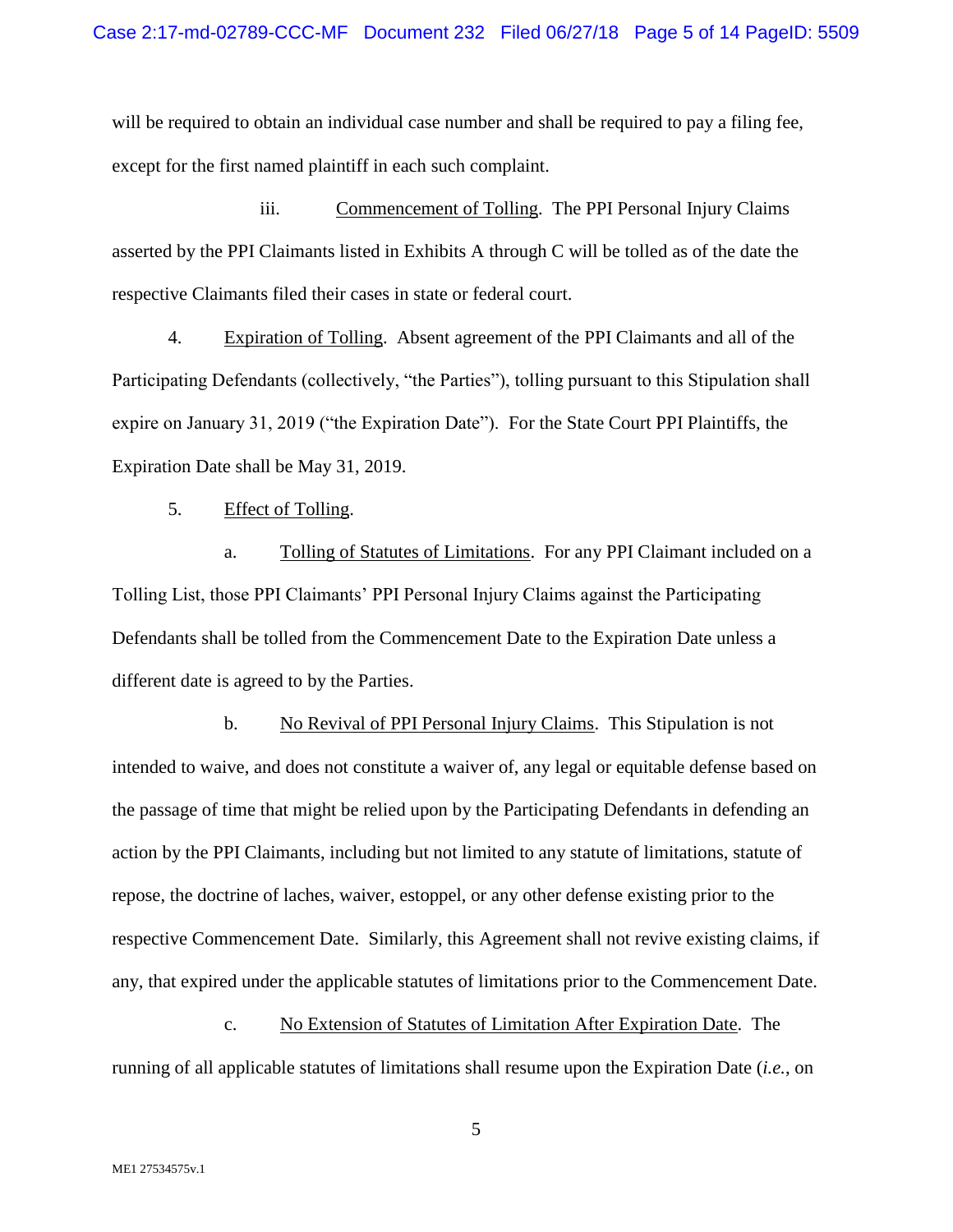January 31, 2019, and on May 31, 2019 for the State Court Plaintiffs, absent agreement of the Parties). The applicable statute of limitations shall not be extended for the length of time that a PPI Claimant's claim was subject to tolling. For example, if a PPI Claimant's statute of limitations would expire on January 2, 2019 absent this Stipulation, that PPI Claimant would have until January 31, 2019 to file a complaint; otherwise, the PPI Claimant's claim would be time-barred (*i.e.*, the PPI Claimant has until the Expiration Date to file his or her lawsuit if the applicable statute of limitations otherwise would have expired during the period of time that the PPI Claimants' claim was subject to tolling; the PPI Claimant's statute of limitations is not extended by the number of months that the PPI Claimant's claim was tolled). If a PPI Claimant's statute of limitations would expire on March 1, 2019 absent this Stipulation, that PPI Claimant would have until March 1, 2019 to file a complaint; otherwise, the PPI Claimant's claim would be time-barred. If a PPI Claimant's statute of limitations already has expired prior to the entry of this Stipulation, the claim remains time-barred and is not revived by this Stipulation.

<span id="page-5-0"></span>6. Following Expiration of Tolling. Any PPI Claimant who is listed on a Tolling List who subsequently decides to file a lawsuit must do the following:

<span id="page-5-1"></span>a. Evidence of Use and Evidence of Injury. Within 7 business days of filing a Complaint, each PPI User (and affiliated Derivative PPI Claimants) must provide to counsel of record for each Participating Defendant against whom the PPI Claimants have asserted claims specific evidence of use and proof of injury, as described below. For purposes of this section, "specific" evidence shall mean copies of specific page(s) of medical or other records (not to exceed 50 pages per PPI User, absent good cause), not general references to voluminous medical records.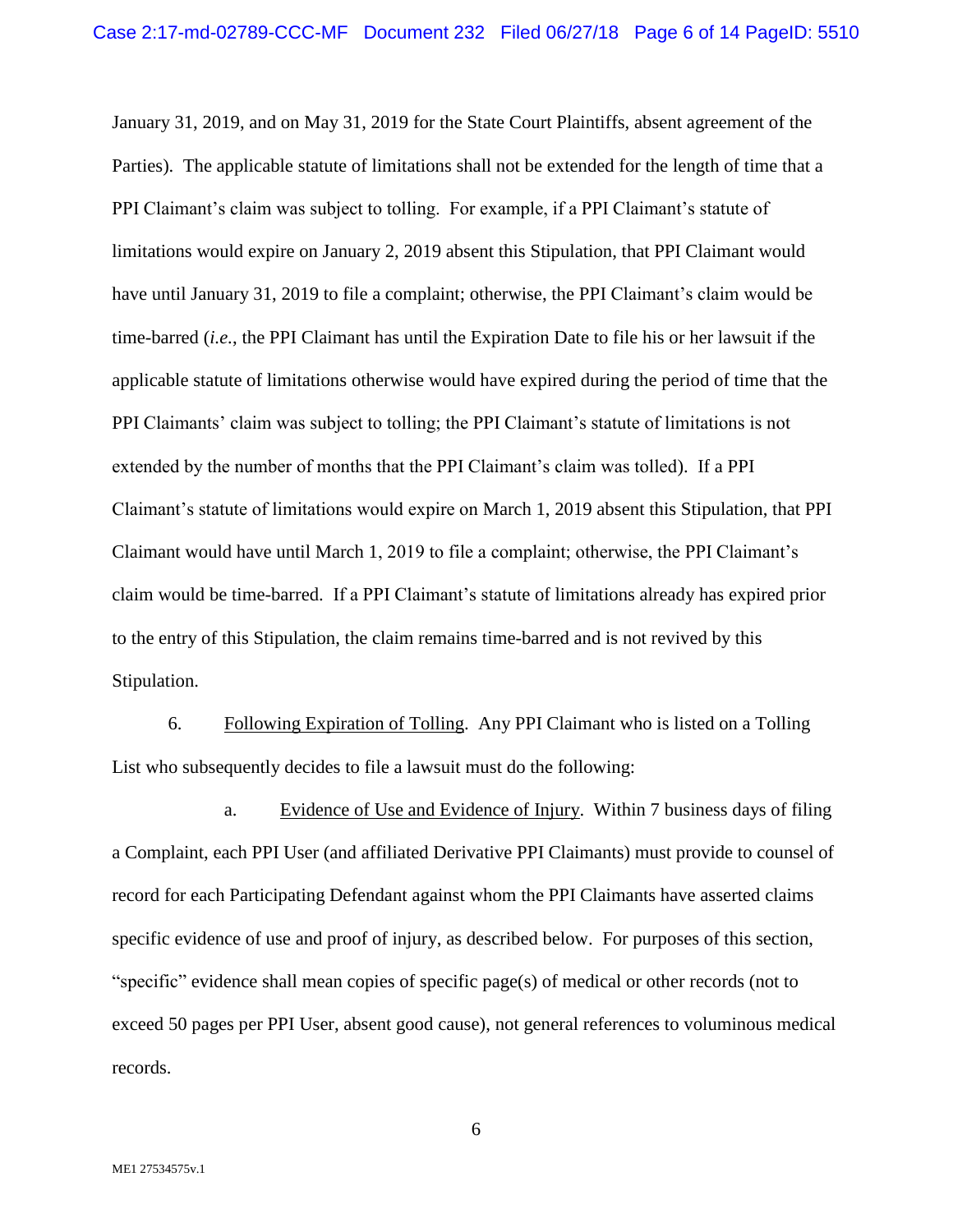i. Use. Specific pharmacy, insurance, medical or other reliable records demonstrating that the PPI User ingested a PPI manufactured or sold by that Defendant; provided, however, that if a PPI User is unable, after a good faith effort, to procure pharmacy, insurance, medical, or other records (such as receipts) demonstrating the specific PPI use, the PPI User may provide an affidavit identifying, at a minimum: (1) the specific PPI(s) the PPI User took; (2) the approximate date(s) he or she took the PPI(s) (and dates of use for each PPI used, if more than one); (3) the pharmacy or other store where the PPI User obtained the PPI; (4) what efforts the PPI Claimant made to locate evidence of use and (5) the reason why, despite being unable to locate supporting documentation, the plaintiff believes s/he ingested the identified product; and

ii. Injury. Specific medical records demonstrating that the PPI User was diagnosed with or received treatment for a kidney injury, following ingestion of a PPI.

b. Expedited Plaintiff Fact Sheets & Other Documents. By April 1, 2019 (or any such later date as agreed to by the Parties), each PPI User (and affiliated Derivative PPI Claimants) must provide to counsel of record for each Participating Defendant against whom the PPI Claimants have asserted claims a Plaintiff Fact Sheet (Dkt. 119-1), authorizations, medical records, and other documents, as required by MDL Case Management Order No. 9 ("the CMO 9 Material") (Dkt. 119). Such deadline shall apply irrespective of whether any named Defendant has answered the complaint. For the State Court Plaintiffs, the expedited CMO 9 Material shall be due on July 10, 2019. If a PPI Claimant files a lawsuit in the MDL and that PPI Claimant's CMO 9 Material would be due sooner than April 1, 2019 under CMO 9, the earlier deadline shall apply.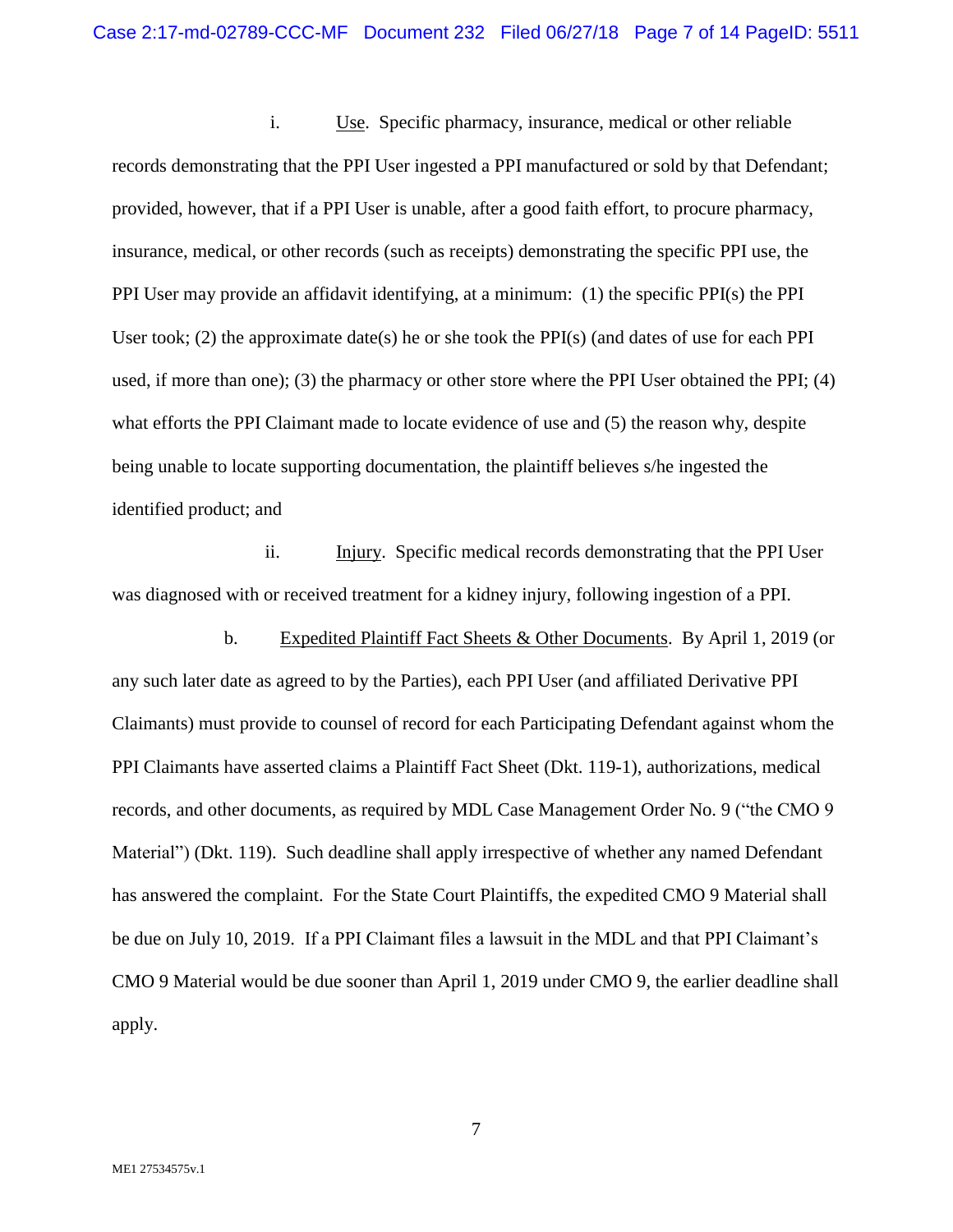c. Filing Restrictions: Number of PPI Users and Format of Complaint. With the exception of PPI Claimants listed in Exhibit A, the PPI Claimants only may file federal court complaints alleging PPI Personal Injury Claims on behalf of a single PPI User and any Derivative PPI Claimants related to the PPI User. In other words, there may be no more than one PPI User named in any federal court complaint or any state court complaint other than PPI Claimants listed in Exhibit A to the extent allowed by state law and/or practice. Additionally, complaints must name only those specific Defendants against which Plaintiff(s) in good faith believe they have a valid claim.

<span id="page-7-0"></span>d. Filing Restrictions: Forum. The PPI Claimants only may file complaints in federal court and may not oppose transfer to the MDL (or may file directly in the MDL, pursuant to the Direct Filing Order), unless the PPI User is a resident of a state in which a federal court would lack diversity jurisdiction. In such an event, the PPI Claimant still must satisfy the other requirements in this Paragraph 6. Additionally, complaints must name only those specific Defendants against which Plaintiff(s) in good faith believe they have a valid claim. All PPI Claimants who are subject to this Stipulation, including those who may file any PPI Personal Injury Claims in state court (because a federal court would lack diversity jurisdiction) following the expiration of this Stipulation, hereby consent to the requirements and procedures in this Stipulation.

e. Date of Retention. For any PPI Claimant who does not satisfy the requirements in Paragraphs [6.a](#page-5-1) through [6.d,](#page-7-0) the PPI Claimants must provide to counsel of record for each Participating Defendant against whom the PPI Claimants have asserted claims the date on which the PPI Claimants first retained Plaintiffs' Counsel ("the retention date") within 5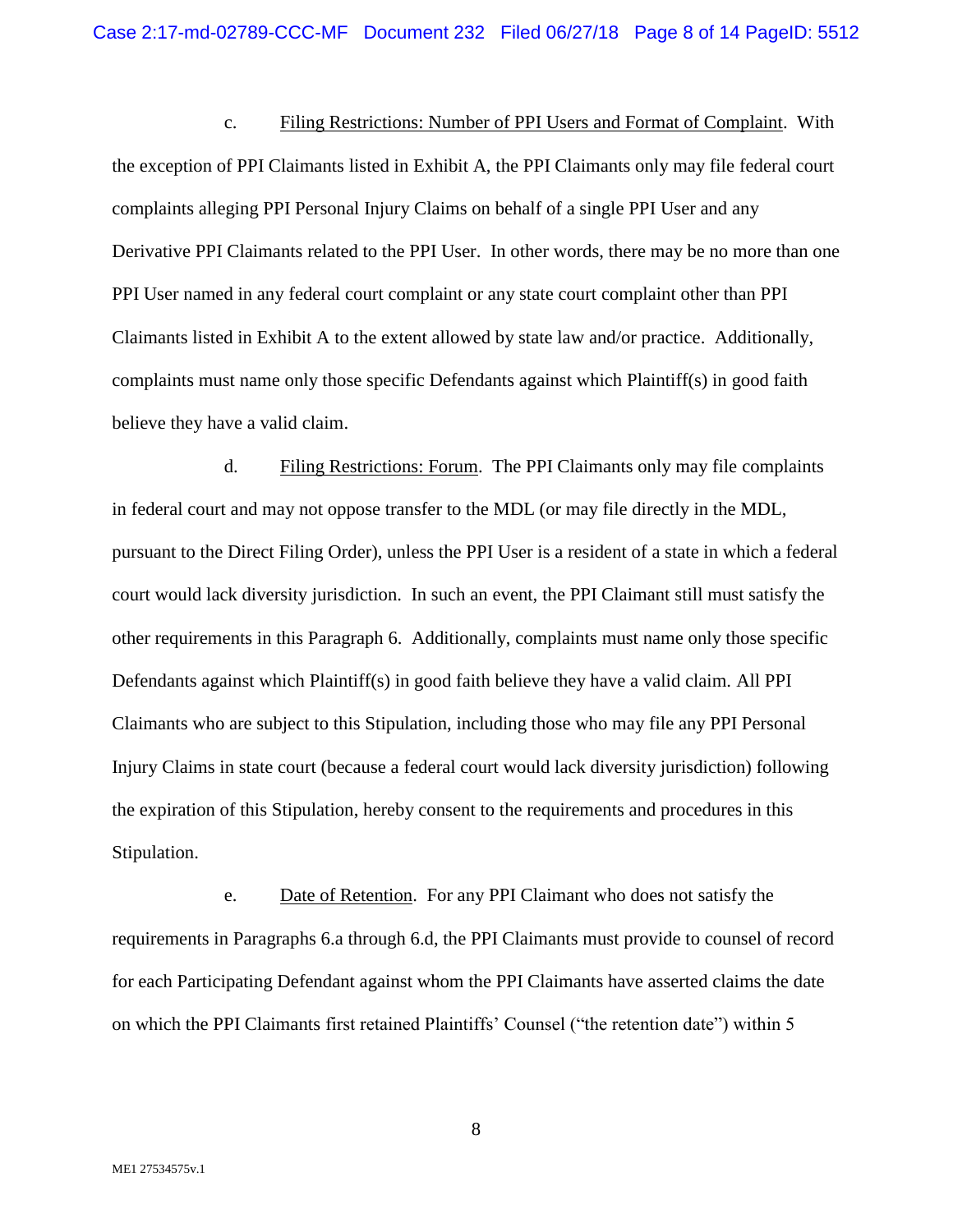### Case 2:17-md-02789-CCC-MF Document 232 Filed 06/27/18 Page 9 of 14 PageID: 5513

business days of notice by any Participating Defendant that the PPI Claimant has not complied with any of those requirements.

7. Effect of Failure to Satisfy Conditions in Paragraph [6.](#page-5-0) Any PPI Claimant who files a complaint and it is determined that the claimant did not satisfy the conditions required in Paragraph [6](#page-5-0) by the applicable deadlines shall be subject to the following:

a. Tolling Void. The tolling of any PPI Personal Injury Claims for such PPI Claimants will be void. In other words, the operative filing date will be the date the PPI Claimant files his or her complaint, not the Commencement Date under this Stipulation, and the applicable statutes of limitation will not have been tolled.

b. Immediate Dismissal. The PPI Claimants' complaint shall be subject to an immediate motion to dismiss, without any requirement for meeting and conferring under the applicable state or federal rules, including any local rule, though Defendants must have a good faith basis for such a motion. For any motion(s) to dismiss based on the evidence of use and injury submitted within 7 business days after filing a complaint, Defendants shall not challenge the adequacy (*i.e.*, the qualitative reliability) of the record(s) as a basis for moving to dismiss, but may move immediately where no evidence of use or injury is provided.

8. Efforts to Collect Records. On the last business day of each quarter prior to the Expiration Date, each Plaintiffs' firm with any PPI Claimants subject to this Stipulation shall provide a report of each Plaintiffs' counsel's efforts to obtain medical records for their PPI Claimants. Such report shall include: (a) the dates of all medical record requests to date; and (b) the identity of the providers whose records were requested. Such report shall be transmitted to Defendants by uploading them to a global ShareFile site that counsel for all parties can access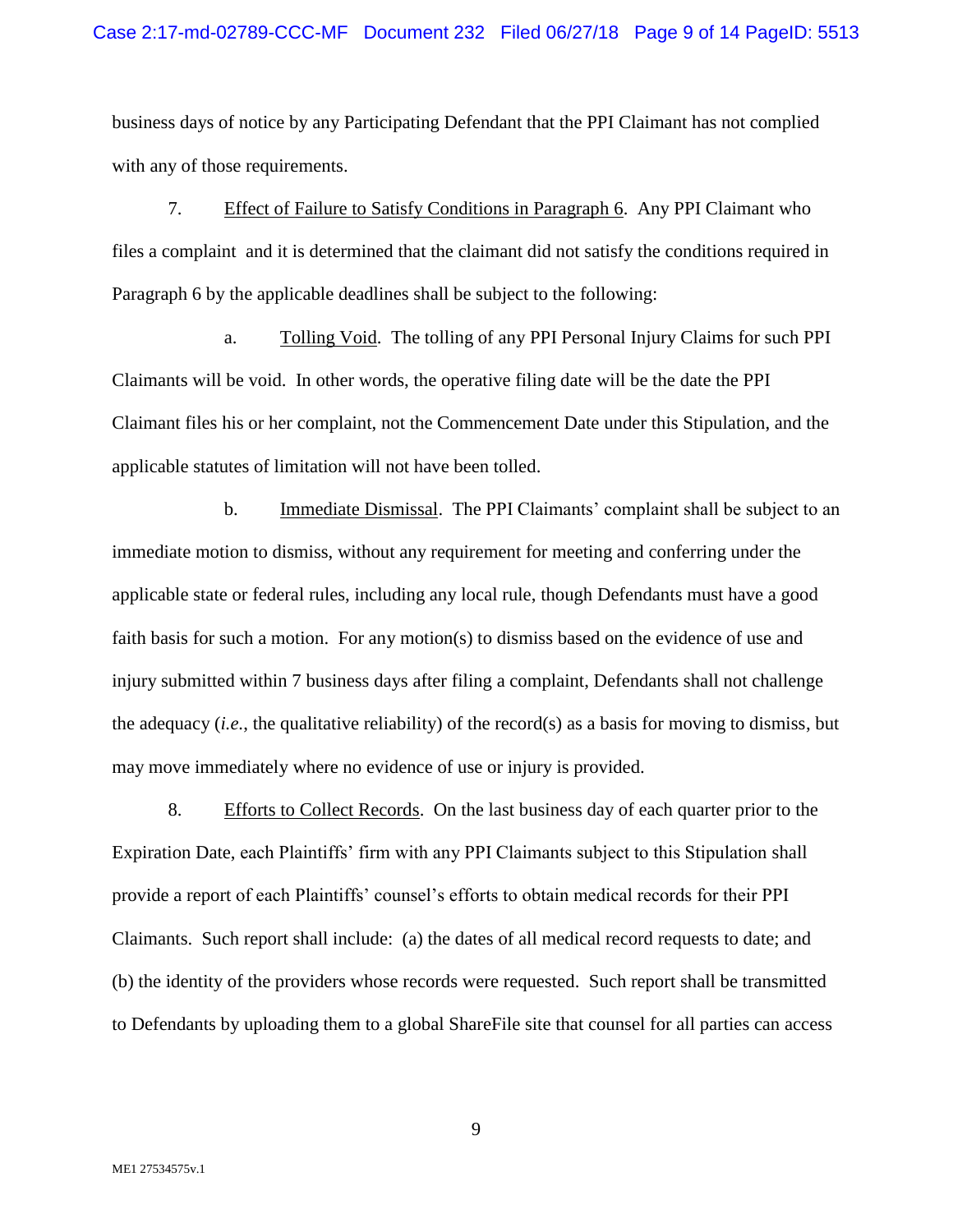maintained by The Marker Group at<https://tmg-data.com/> (see Exhibit J to Case Management

Order No. 9 (Doc. 119-10) for specific access instructions).

IT IS SO STIPULATED, this 26th day of June 2018.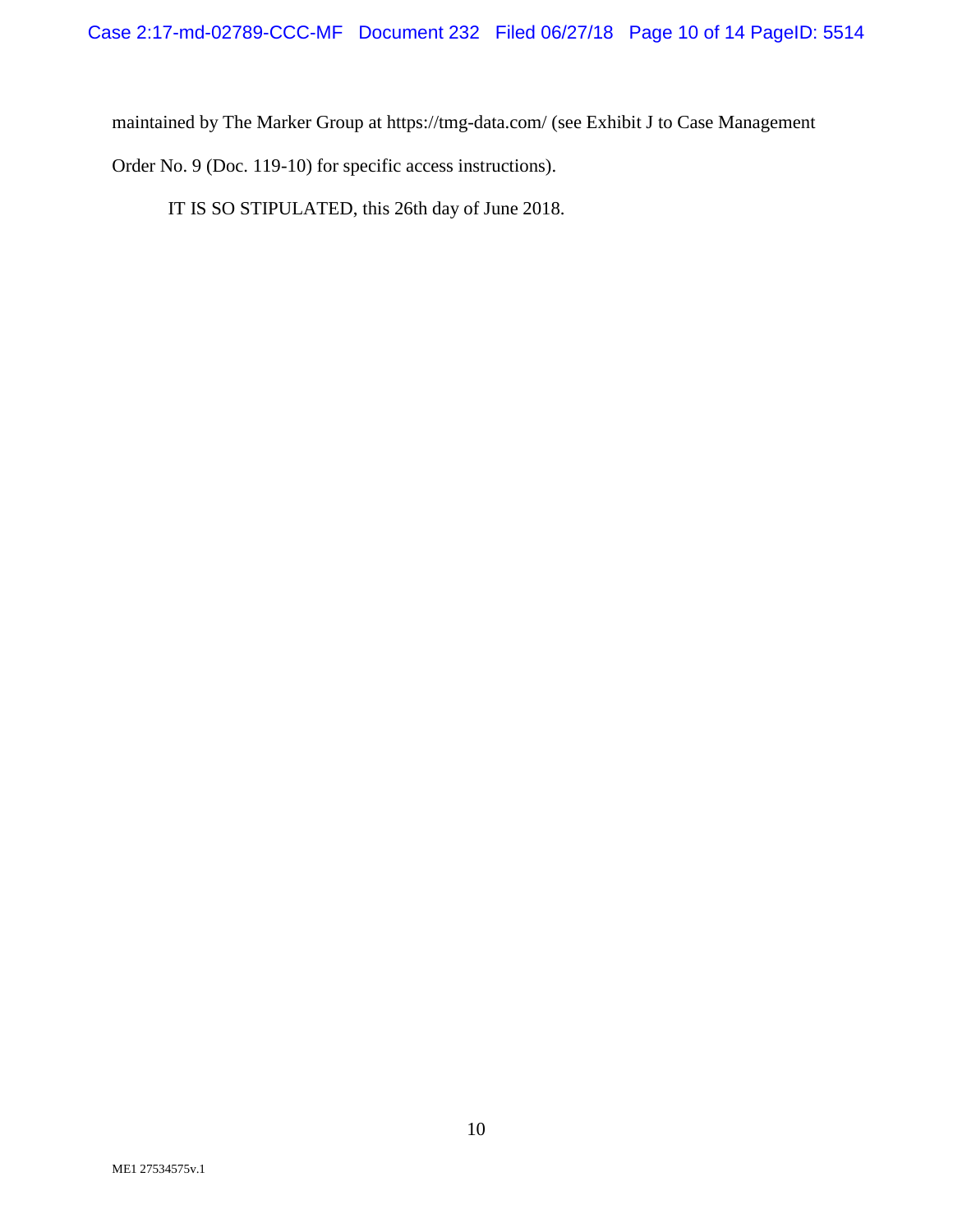### FOR PLAINTIFFS:

#### */s/ Christopher A. Seeger*

Christopher A. Seeger (Co-Lead Counsel) Seeger Weiss, LLP 550 Broad Street, Suite 920 Newark, NJ 07102 (973) 639-9100 cseeger@seegerweiss.com

#### */s/ Stephanie O'Connor*

Stephanie O'Connor (Co-Lead Counsel) Douglas & London, P.C. 59 Maiden Lane, 6th Floor New York, NY 10038 (212) 566-7500 soconnor@douglasandlondon.com

#### */s/ Paul J. Pennock*

Paul J. Pennock (PEC Co-Chair) Weitz & Luxenberg P.C. 700 Broadway New York, NY 10003-9536 P: (212)-558-5500 [ppennock@weitzlux.com](mailto:ppennock@weitzlux.com)

### /s/ *Neil D. Overholtz*

Neil D. Overholtz (PEC Co-Chair) Aylstock, Witkin, Kreis & Overholtz, PLLC 17 E. Main Street, Suite 200 Pensacola, FL 32502 P: (850) 202-1010 [noverholtz@awkolaw.com](mailto:noverholtz@awkolaw.com)

*On Behalf of Plaintiffs' Executive and Steering Committees*

#### FOR DEFENDANTS:

*/s/ Gregory Hindy* Gregory Hindy Debra M. Perry MCCARTER & ENGLISH LLP Four Gateway Center, 100 Mulberry Street Newark, New Jersey 07101-0652 T: (973) 622-4444 F: (973) 624-7070 [ghindy@mccarter.com](mailto:ghindy@mccarter.com) [dperry@mccarter.com](mailto:dperry@mccarter.com)

*Attorneys for Defendants AstraZeneca Pharmaceuticals LP, AstraZeneca LP, and Merck Sharp and Dohme Corporation*

*/s/ Arthur E. Brown* Arthur E. Brown Alan E. Rothman ARNOLD & PORTER KAYE SCHOLER LLP 250 West  $55<sup>th</sup>$  Street New York, NY 10019-9710 T: (212) 836-8000 F: (212) 836-8689 [arthur.brown@apks.com](mailto:arthur.brown@apks.com) [alan.rothman@apks.com](mailto:alan.rothman@apks.com)

### */s/ Matthew Douglas*

Matthew Douglas ARNOLD & PORTER KAYE SCHOLER LLP 370 Seventeenth Street, Suite 4400 Denver, CO 80202-1370 T: (303) 863-1000 F: (303) 832-0428 [Matthew.Douglas@apks.com](mailto:Matthew.Douglas@apks.com)

*Attorneys for Defendants AstraZeneca Pharmaceuticals LP and AstraZeneca LP*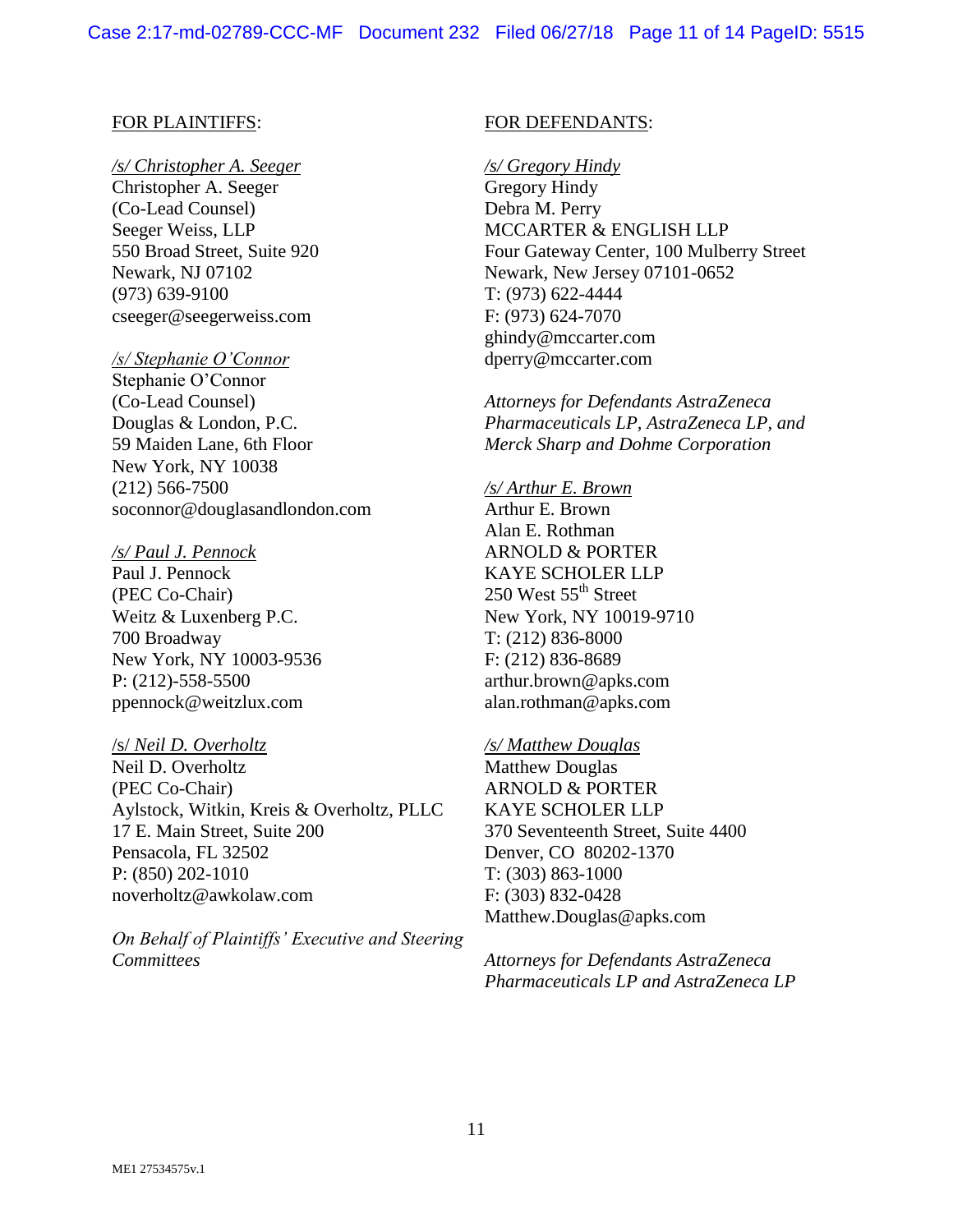## */s/ Amy K. Fisher*

Amy K. Fisher Katherine Althoff John Camp ICE MILLER LLP One American Square, Suite 2900 Indianapolis, IN 46282 T: (317) 236-2100 F: (317) 592-5443 [amy.fisher@icemiller.com](mailto:amy.fisher@icemiller.com) [katherine.althoff@icemiller.com](mailto:katherine.althoff@icemiller.com) john.camp@icemiller.com

#### */s/ Makenzie Windfelder*

Makenzie Windfelder James J. Freebery MCCARTER & ENGLISH LLP Renaissance Centre 405 N. King Street,  $8^{\rm th}$  Floor Wilmington, DE 19801 T: (302) 984-6300 F: (302) 984-6399 [mwindfelder@mccarter.com](mailto:mwindfelder@mccarter.com) [jfreebery@mccarter.com](mailto:jfreebery@mccarter.com)

*Attorneys for Defendants AstraZeneca Pharmaceuticals LP, AstraZeneca LP, Merck Sharp and Dohme Corporation, and McKesson Corporation*

### */s/ Craig A. Thompson* Craig A. Thompson

Jason C. Rose VENABLE LLP 750 E. Pratt Street, Suite 900 Baltimore, Maryland 21202 Phone: (410) 244-7400 Facsimile: (410) 244-7742 [cathompson@venable.com](mailto:cathompson@venable.com) [jcrose@venable.com](mailto:jcrose@venable.com)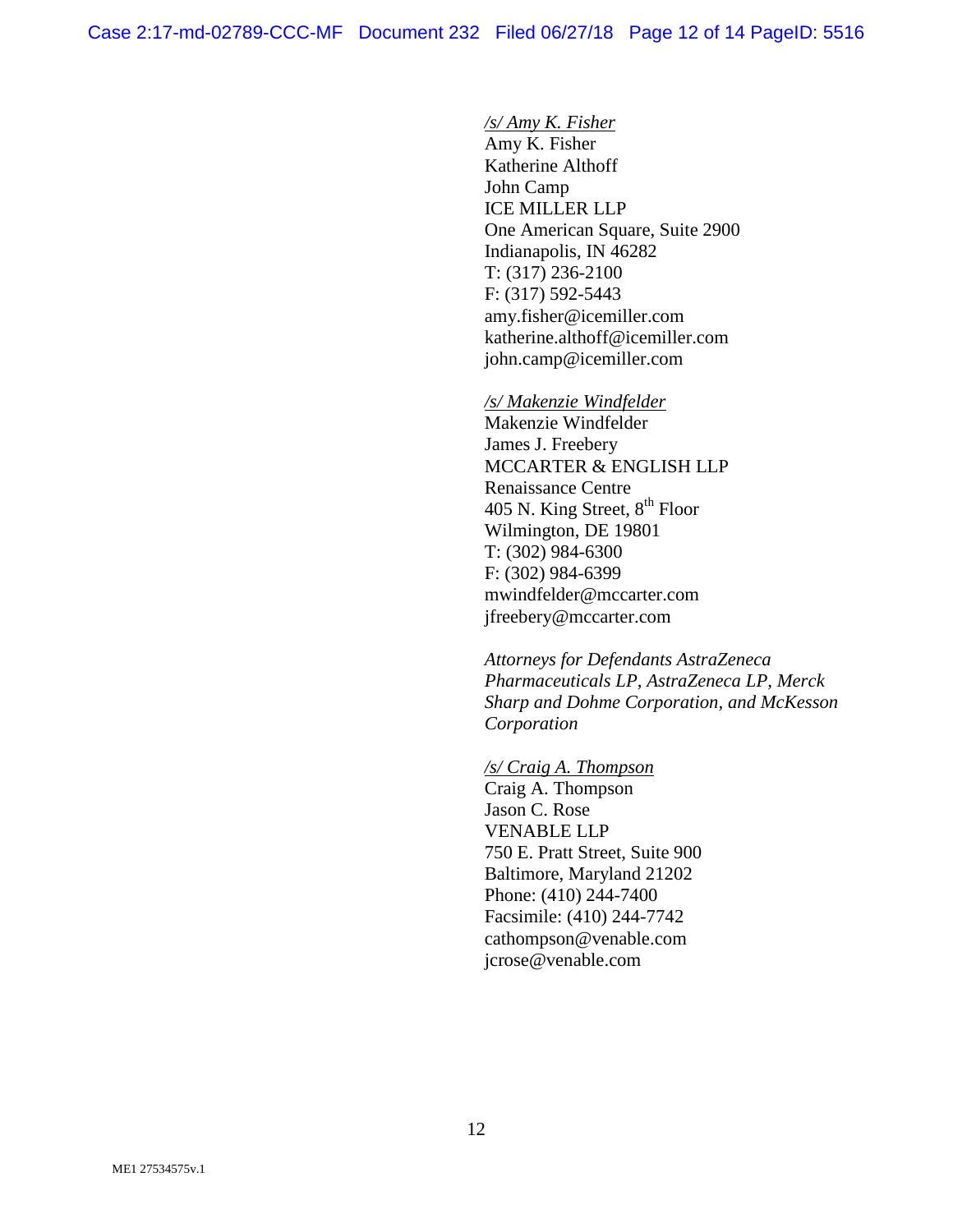## */s/ Sherry A. Knutson*

Sherry A. Knutson James R. M. Hemmings TUCKER ELLIS LLP 223 South Wacker Drive, Suite 6950 Chicago, IL 60606 Phone: (312) 624-6300 Facsimile: (312) 624-6309 [sherry.knutson@tuckerellis.com](mailto:sherry.knutson@tuckerellis.com) [james.hemmings@tuckerellis.com](mailto:james.hemmings@tuckerellis.com)

*Attorneys for Defendants Takeda Pharmaceutical Company Limited, Takeda Pharmaceuticals U.S.A., Inc., Takeda Pharmaceuticals America, Inc., Takeda Development Center Americas, Inc., Takeda California, Inc., Takeda Pharmaceuticals International, Inc., and Abbott Laboratories*

### */s/ Loren H. Brown*

Loren H. Brown Cara D. Edwards Lucas P. Przymusinski DLA PIPER LLP (US) 1251 Avenue of the Americas, 27th Floor New York, NY 10020 Tel: (212) 335-4500 Fax: (212) 335-4501 [loren.brown@dlapiper.com](mailto:loren.brown@dlapiper.com) [cara.edwards@dlapiper.com](mailto:cara.edwards@dlapiper.com) [lucas.przymusinski@dlapiper.com](mailto:lucas.przymusinski@dlapiper.com)

## */s/ Matthew A. Holian*

Matthew A. Holian Katie W. Insogna DLA PIPER LLP (US) 33 Arch Street, 26th Floor Boston, MA 02110 Tel: (617) 406-6000 Fax: (617) 406-6100 [matt.holian@dlapiper.com](mailto:matt.holian@dlapiper.com) [katie.insogna@dlapiper.com](mailto:katie.insogna@dlapiper.com)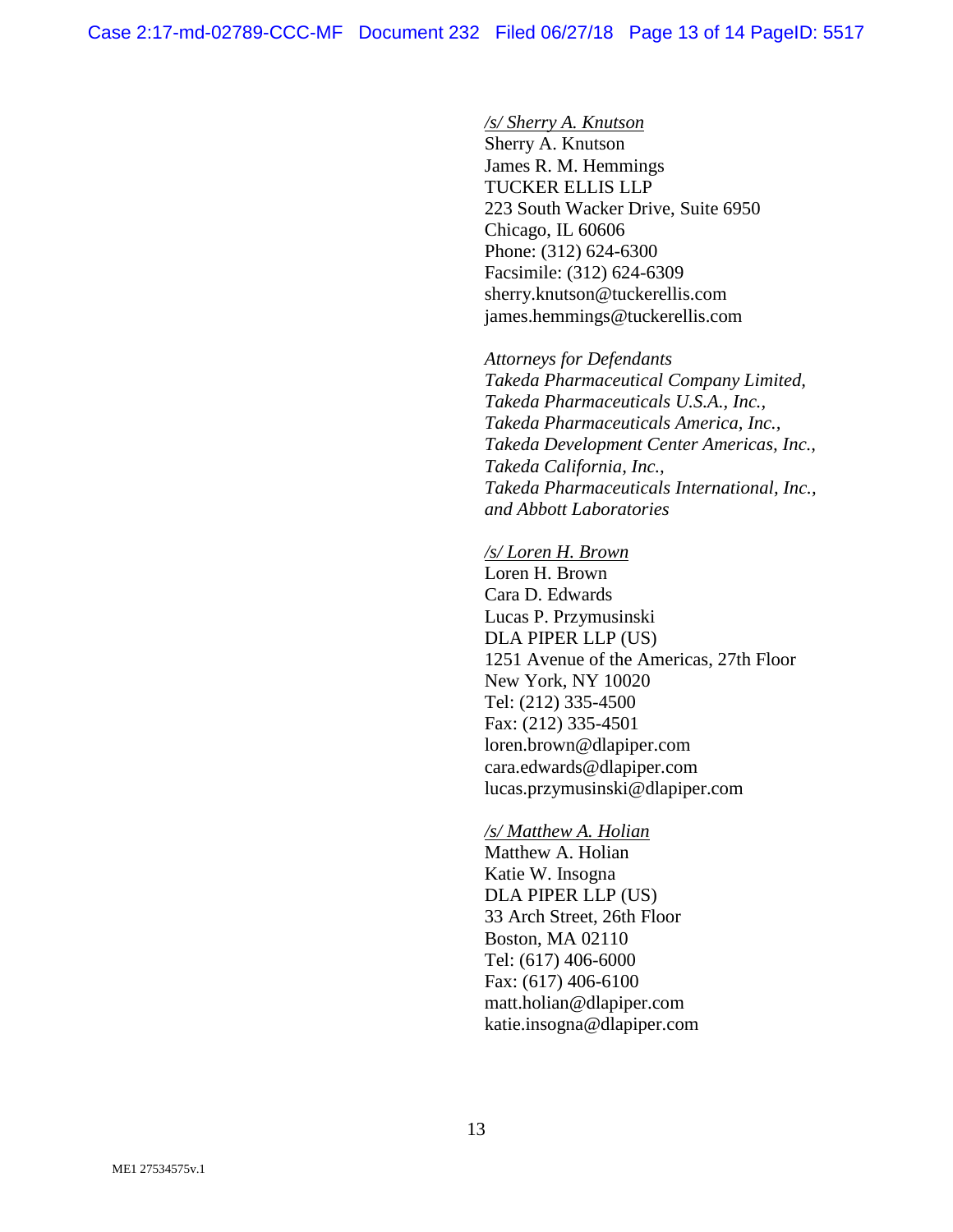*/s/ Stephen C. Matthews*

Stephen C. Matthews DLA PIPER LLP (US) 51 John F. Kennedy Parkway, Suite 120 Short Hills, NJ 07078-2704 Tel: (973) 520-2550 Fax: (973) 520-2551 [steve.matthews@dlapiper.com](mailto:steve.matthews@dlapiper.com)

*Attorneys for Defendants Pfizer Inc., Wyeth LLC, Wyeth Pharmaceuticals Inc., and Wyeth-Ayerst Laboratories*

*/s/ K. C. Green*

K. C. Green Jeffrey F. Peck Gina M. Saelinger ULMER & BERNE LLP 600 Vine Street, Suite 2800 Cincinnati, Ohio 45202 Telephone: (513) 698-5000 Facsimile: (513) 698-5001 [kcgreen@ulmer.com](mailto:kcgreen@ulmer.com) [jpeck@ulmer.com](mailto:jpeck@ulmer.com) [gsaelinger@ulmer.com](mailto:gsaelinger@ulmer.com)

*Attorneys for The Procter & Gamble Company and The Procter & Gamble Manufacturing Company*

/s/ Stephen J. McConnell Stephen J. McConnell Sandra M. Di Iorio REED SMITH LLP Three Logan Square 1717 Arch Street, Suite 3100 Philadelphia, PA 19103 Telephone: (215) 851-8100 [smcconnell@reedsmith.com](mailto:smcconnell@reedsmith.com) sdiiorio@reedsmith.com

*Attorneys for GSK Consumer Health, Inc. (f/k/a Novartis Consumer Health, Inc.)*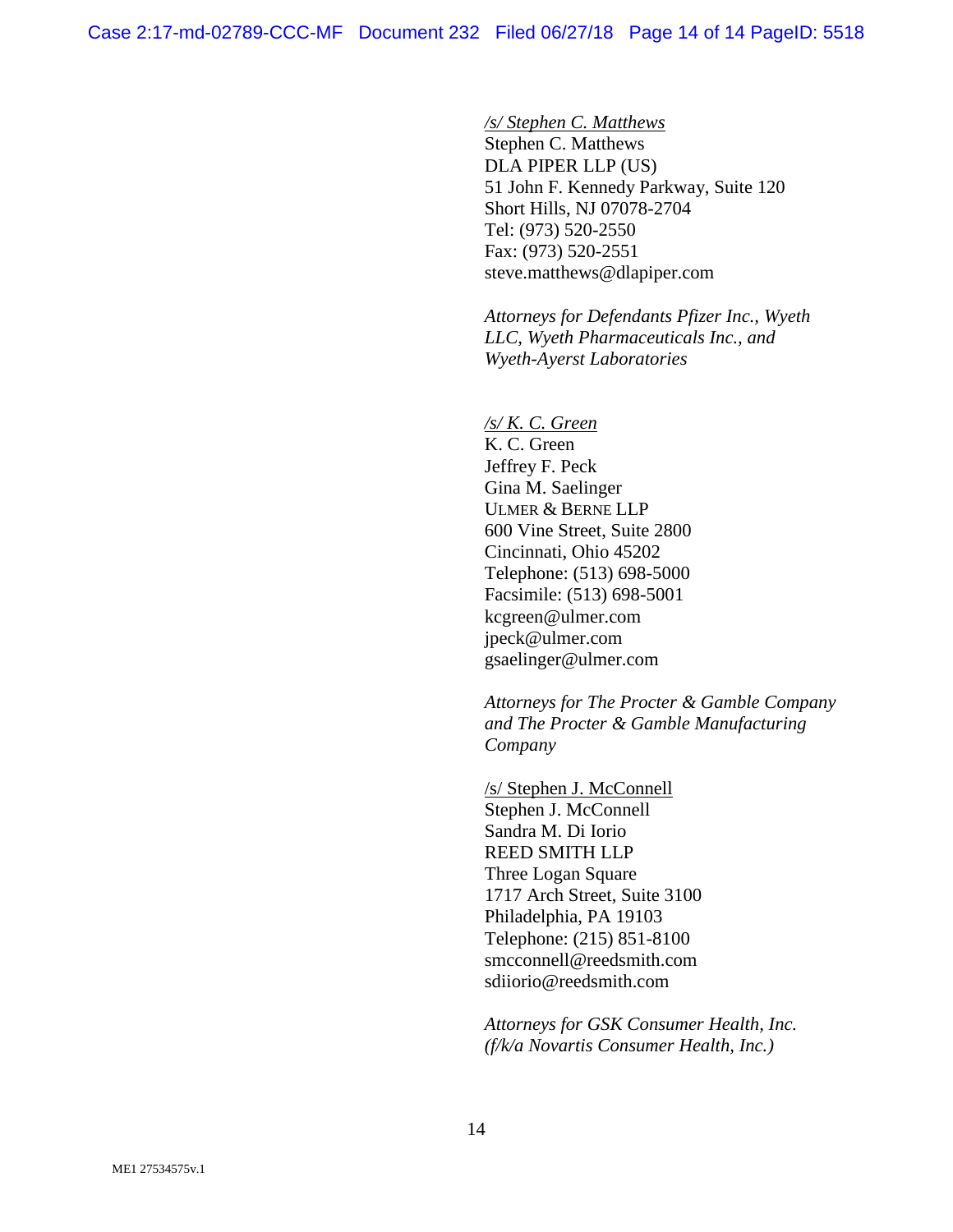# **PPI MDL - Exhibit A to Stipulated Tolling Agreement** Case 2:17-md-02789-CCC-MF Document 232-1 Filed 06/27/18 Page 1 of 7 PageID: 5519

| No.            | <b>Case Caption</b>                      | Court/Jurisdiction                           | Cause No.        | <b>Plaintiff Counsel</b>             |
|----------------|------------------------------------------|----------------------------------------------|------------------|--------------------------------------|
| 1              | Sharon Taylor v. Abbott Laboratories, et | <b>CA-Superior Court-Los</b>                 | BC702049         | Lopez McHugh, LLP; and NastLaw LLC   |
|                | al.                                      | Angeles County                               |                  |                                      |
| $\overline{2}$ | Elaine Wheeler v. Abbott Laboratories,   | <b>CA-Superior Court-Orange</b>              | 30-2018-00986841 | Lopez McHugh, LLP; and NastLaw LLC   |
|                | let al.                                  | County                                       |                  |                                      |
| 3              | Gregory Griffin, et al. v. Abbott        | CA-Superior Court-San Diego 37-2018-00019439 |                  | Baron & Budd, P.C.                   |
|                | Laboratories, et al.                     | County                                       |                  |                                      |
| 4              | Luzena Clay, As Special Administrator of | IL-Circuit Court of Cook                     | 2018-L-4265      | Nolan Law Group; and NastLaw, LLC    |
|                | the Estate of Luther Clay, Jr., Deceased | County                                       |                  |                                      |
|                | v. Abbott Laboratories, et al.           |                                              |                  |                                      |
|                |                                          |                                              |                  |                                      |
| 6              | Linda M. Puetz, et al v. Abbott          | IL-Circuit Court of Cook                     | 2018-MI-300873   | Aylstock, Witkin, Kreis & Overholtz, |
|                | Laboratories, et al.                     | County                                       |                  | <b>PLLC</b>                          |
| $\overline{7}$ | Francis M. Rozich v. Abbott              | IL-Circuit Court of Cook                     | 2018-L-003786    | Nolan Law Group; and NastLaw, LLC    |
|                | Laboratories, et al.                     | County                                       |                  |                                      |
| 8              | Stanley B. Malone, et al. v. Abbott      | IL-Circuit Court of the                      | 18L0263          | Aylstock, Witkin, Kreis & Overholtz, |
|                | Laboratories, et al.                     | Twentieth Judicial Circuit St.               |                  | <b>PLLC</b>                          |
|                |                                          | Clair County                                 |                  |                                      |
| 9              | Margaret Farrell v. AstraZeneca          | New York Supreme Court -                     | 18-154590        | Napoli Shkolnik, PLLC                |
|                | Pharmaceuticals LP, et al.               | New York County                              |                  |                                      |
| 10             | Elizabeth Goheen v. Astrazeneca          | New York Supreme Court -                     | 18-155452        | Napoli Shkolnik, PLLC                |
|                | Pharmaceuticals LP, Astrazeneca LP,      | <b>New York County</b>                       |                  |                                      |
|                | Pfizer, Inc.                             |                                              |                  |                                      |
| 11             | Kellie Harvey and Joseph Harvey v.       | New York Supreme Court -                     | 18-155451        | Napoli Shkolnik, PLLC                |
|                | Astrazeneca Pharmaceuticals LP,          | New York County                              |                  |                                      |
|                | Astrazeneca LP, Pfizer, Inc.             |                                              |                  |                                      |
| 12             | Mary Hart and Dan Hart v. Astrazeneca    | New York Supreme Court -                     | 18-155453        | Napoli Shkolnik, PLLC                |
|                | Pharmaceuticals LP, Astrazeneca LP,      | New York County                              |                  |                                      |
|                | Pfizer, Inc.                             |                                              |                  |                                      |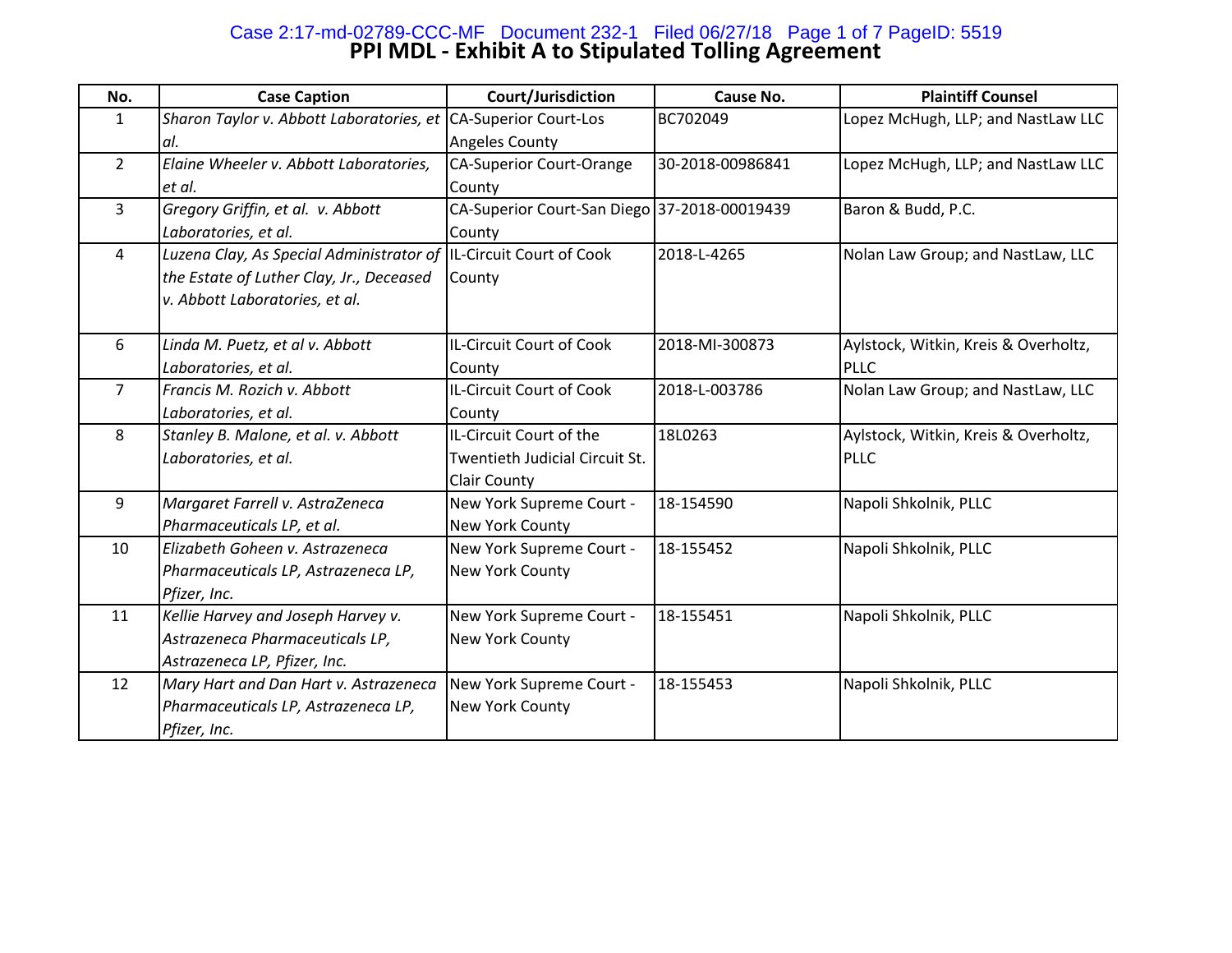# **PPI MDL - Exhibit A to Stipulated Tolling Agreement** Case 2:17-md-02789-CCC-MF Document 232-1 Filed 06/27/18 Page 2 of 7 PageID: 5520

| 13 | Christaline Robinson As The Personal<br>Representative of The Estate of Sarah<br>Anderson, Deceased v. Astrazeneca<br>Pharmaceuticals LP, Astrazeneca LP,<br>Pfizer, Inc.                                                                                                      | New York Supreme Court -<br>New York County | 18-155454 | Napoli Shkolnik, PLLC |
|----|--------------------------------------------------------------------------------------------------------------------------------------------------------------------------------------------------------------------------------------------------------------------------------|---------------------------------------------|-----------|-----------------------|
| 14 | Jacqueline Jolly and Stephan Jolly v.<br>AstraZeneca Pharmaceuticals LP, et al.                                                                                                                                                                                                | New York Supreme Court -<br>New York County | 18-154585 | Napoli Shkolnik, PLLC |
| 15 | Carol Simms v. AstraZeneca<br>Pharmaceuticals LP, et al.                                                                                                                                                                                                                       | New York Supreme Court -<br>New York County | 18-154969 | Napoli Shkolnik, PLLC |
| 16 | Barry Lassiter v. Astrazeneca<br>Pharmaceuticals LP, Astrazeneca LP,<br>Pfizer, Inc.                                                                                                                                                                                           | New York Supreme Court -<br>New York County | 18-155450 | Napoli Shkolnik, PLLC |
| 17 | Alicia Longoria v. AstraZeneca<br>Pharmaceuticals LP, et al.                                                                                                                                                                                                                   | New York Supreme Court -<br>New York County | 18-155045 | Napoli Shkolnik, PLLC |
| 18 | Nancy Barnner v. AstraZeneca<br>Pharmaceuticals LP, AstraZeneca LP,<br>Pfizer, Inc. Takeda Pharmaceuticals<br>USA, Inc., Takeda Pharmaceuticals<br>America, Inc., Takeda Pharmaceuticals<br>LLC, Takeda Pharmaceuticals<br>International, Inc., Wyeth<br>Pharmaceuticals, Inc. | New York Supreme Court -<br>New York County | 18-155042 | Napoli Shkolnik, PLLC |
| 19 | Paul Marquardt v. AstraZeneca<br>Pharmaceuticals LP, AstraZeneca LP,<br>Pfizer, Inc., The Procter & Gamble<br>Company, Procter & Gamble<br><b>Manufacturing Company</b>                                                                                                        | New York Supreme Court -<br>New York County | 18-154822 | Napoli Shkolnik, PLLC |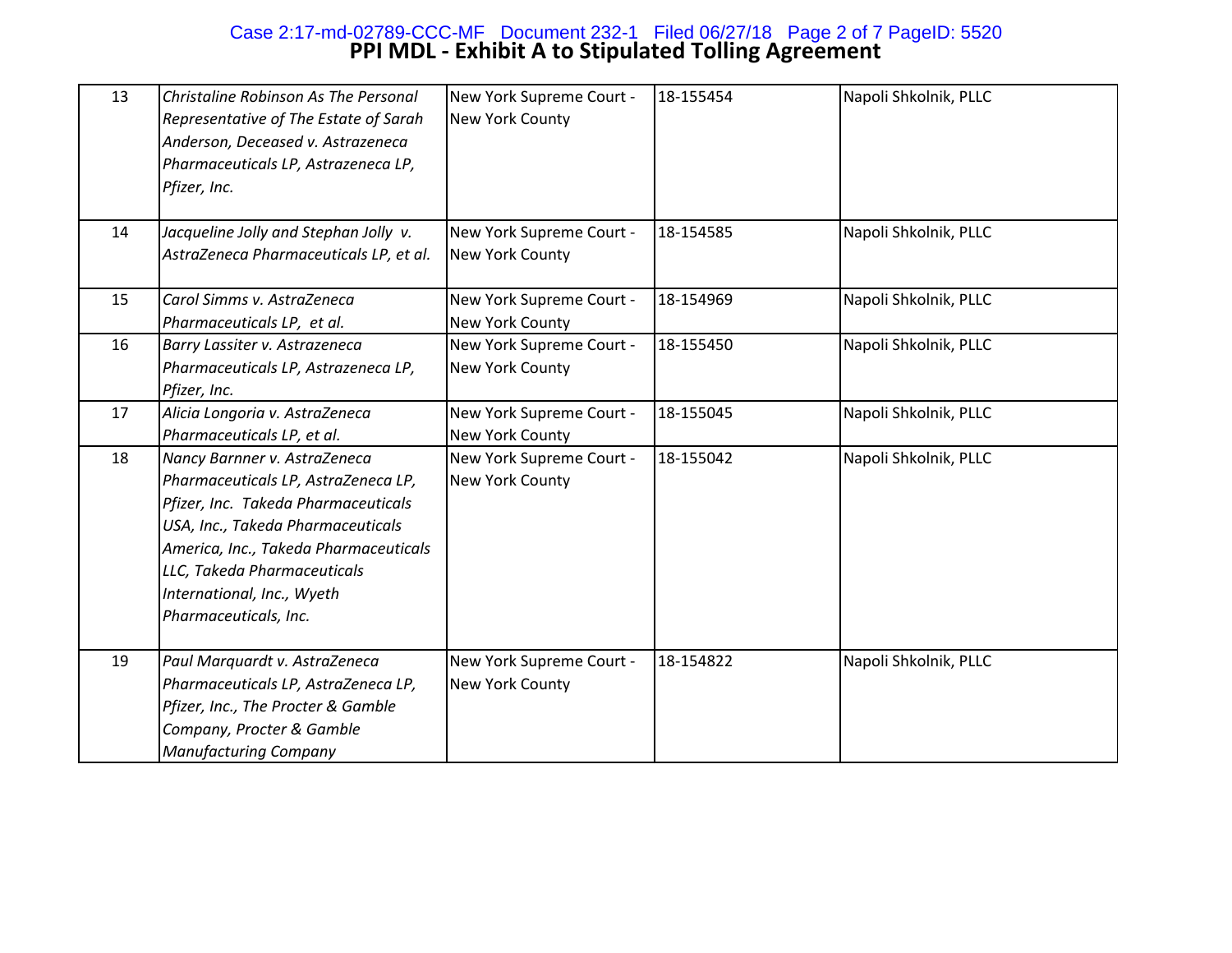# **PPI MDL - Exhibit A to Stipulated Tolling Agreement** Case 2:17-md-02789-CCC-MF Document 232-1 Filed 06/27/18 Page 3 of 7 PageID: 5521

| 20 | Lolita Begay v. AstraZeneca<br>Pharmaceuticals LP, AstraZeneca LP,<br>Pfizer, Inc., The Procter & Gamble<br>Company, Procter & Gamble<br>Manufacturing Company, Wyeth<br>Pharmaceuticals, Inc. | New York Supreme Court -<br>New York County | 18-154884 | Napoli Shkolnik, PLLC |
|----|------------------------------------------------------------------------------------------------------------------------------------------------------------------------------------------------|---------------------------------------------|-----------|-----------------------|
| 21 | Jeannine Oellig v. AstraZeneca<br>Pharmaceuticals LP, et al.                                                                                                                                   | New York Supreme Court -<br>New York County | 18-154900 | Napoli Shkolnik, PLLC |
| 22 | Paulette Svec and Herbert Svec v.<br>AstraZeneca Pharmaceuticals LP, et al.                                                                                                                    | New York Supreme Court -<br>New York County | 18-154912 | Napoli Shkolnik, PLLC |
| 23 | Marlene Charles v. AstraZeneca<br>Pharmaceuticals LP, et al.                                                                                                                                   | New York Supreme Court -<br>New York County | 18-154949 | Napoli Shkolnik, PLLC |
| 24 | Priscilla Accord and Richard Accord v.<br>AstraZeneca Pharmaceuticals LP, et al.                                                                                                               | New York Supreme Court -<br>New York County | 18-154950 | Napoli Shkolnik, PLLC |
| 25 | Donna Edwards and Billy Edwards v.<br>AstraZeneca Pharmaceuticals LP, et al.                                                                                                                   | New York Supreme Court -<br>New York County | 18-154951 | Napoli Shkolnik, PLLC |
| 26 | Josephine Olson v. AstraZeneca<br>Pharmaceuticals LP, AstraZeneca LP, et<br>al.                                                                                                                | New York Supreme Court -<br>New York County | 18-154966 | Napoli Shkolnik, PLLC |
| 27 | Janice Jenkins and Glenn Jenkins v.<br>AstraZeneca Pharmaceuticals LP, et al.                                                                                                                  | New York Supreme Court -<br>New York County | 18-154967 | Napoli Shkolnik, PLLC |
| 28 | Johnnie Collins v. AstraZeneca<br>Pharmaceuticals LP, et al.                                                                                                                                   | New York Supreme Court -<br>New York County | 18-154845 | Napoli Shkolnik, PLLC |
| 29 | Wesley Foster v. AstraZeneca<br>Pharmaceuticals LP, et al.                                                                                                                                     | New York Supreme Court -<br>New York County | 18-154709 | Napoli Shkolnik, PLLC |
| 30 | John Ruiz and Jennifer Ruiz v.<br>AstraZeneca Pharmaceuticals LP, et al.                                                                                                                       | New York Supreme Court -<br>New York County | 18-154786 | Napoli Shkolnik, PLLC |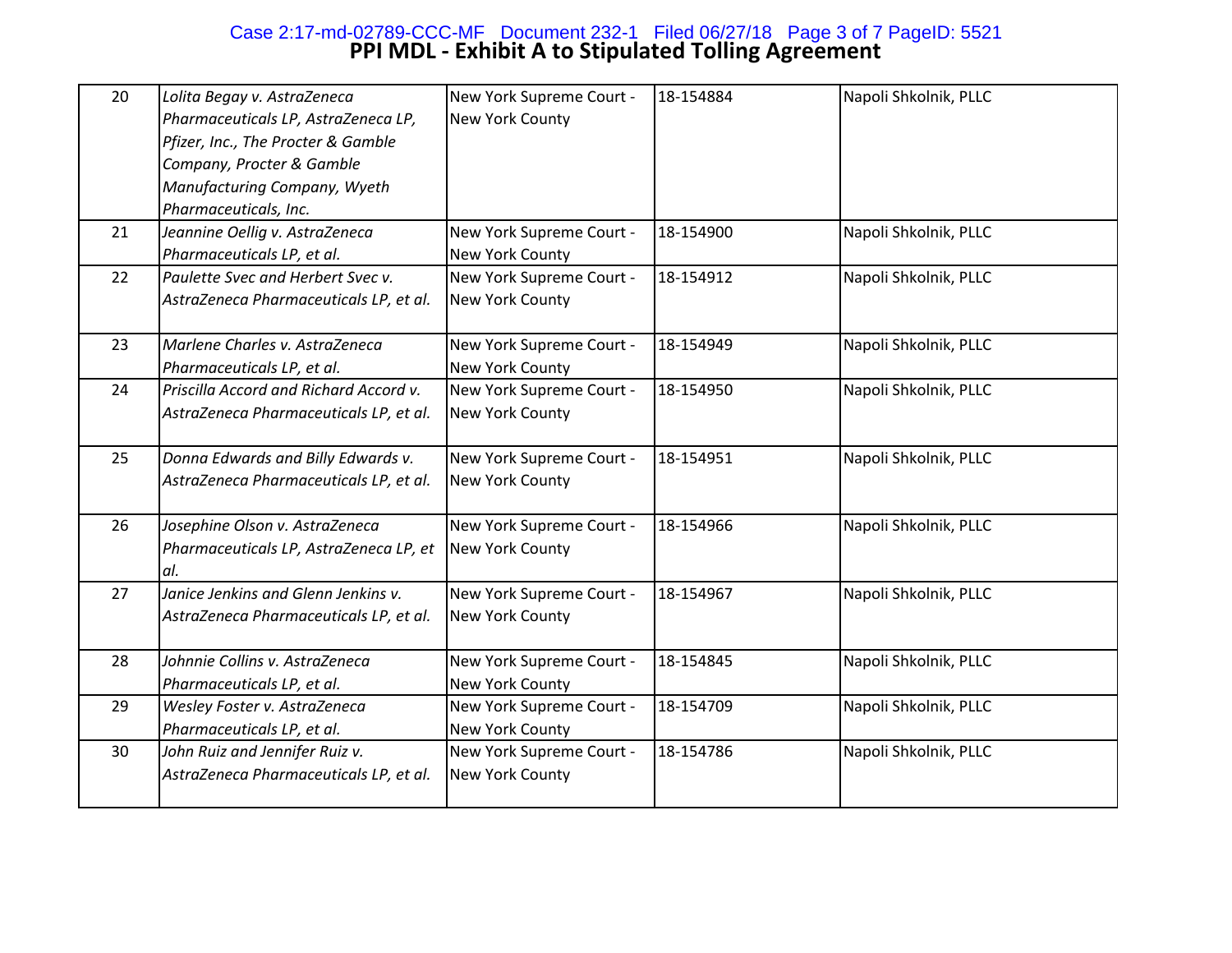# **PPI MDL - Exhibit A to Stipulated Tolling Agreement** Case 2:17-md-02789-CCC-MF Document 232-1 Filed 06/27/18 Page 4 of 7 PageID: 5522

| 31 | Peggy Mixter v. AstraZeneca<br>Pharmaceuticals LP, AstraZeneca LP, et<br>al.            | New York Supreme Court -<br>New York County        | 18-154865 | Napoli Shkolnik, PLLC |
|----|-----------------------------------------------------------------------------------------|----------------------------------------------------|-----------|-----------------------|
| 32 | Gonzalo Glover v. AstraZeneca<br>Pharmaceuticals LP, et al.                             | New York Supreme Court -<br>New York County        | 18-115126 | Napoli Shkolnik, PLLC |
| 33 | Mary A. Roberson and Frederick<br>Roberson v. AstraZeneca<br>Pharmaceuticals LP, et al. | New York Supreme Court -<br>New York County        | 18-155127 | Napoli Shkolnik, PLLC |
| 34 | Robert Hanse and Cynthia Hanse v.<br>AstraZeneca Pharmaceuticals LP, et al.             | New York Supreme Court -<br>New York County        | 18-155178 | Napoli Shkolnik, PLLC |
| 35 | Susan Baldwin v. AstraZeneca<br>Pharmaceuticals LP, , et al.                            | New York Supreme Court -<br><b>New York County</b> | 18-155180 | Napoli Shkolnik, PLLC |
| 36 | Jeanette Clark v. AstraZeneca<br>Pharmaceuticals LP, , et al.                           | New York Supreme Court -<br>New York County        | 18-155181 | Napoli Shkolnik, PLLC |
| 37 | Vicki Hornsby and Paul Hornsby v.<br>AstraZeneca Pharmaceuticals LP,, et al.            | New York Supreme Court -<br>New York County        | 18-155182 | Napoli Shkolnik, PLLC |
| 38 | Elizabeth Jordan v. AstraZeneca<br>Pharmaceuticals LP, , et al.                         | New York Supreme Court -<br>New York County        | 18-155188 | Napoli Shkolnik, PLLC |
| 39 | James Brandenburg and Cynthia<br>Brandenburg v. AstraZeneca                             | New York Supreme Court -<br>New York County        | 18-155189 | Napoli Shkolnik, PLLC |
| 40 | Rick and Diana Cook v. AstraZeneca<br>Pharmaceuticals LP, et al.                        | New York Supreme Court -<br>New York County        | 18-155190 | Napoli Shkolnik, PLLC |
| 41 | Gwendolyn Elliott v. AstraZeneca<br>Pharmaceuticals LP, et al.                          | New York Supreme Court -<br>New York County        | 18-155191 | Napoli Shkolnik, PLLC |
| 42 | Gleason v. AstraZeneca<br>Pharmaceuticals LP, et al.                                    | New York Supreme Court -<br>New York County        | 18-155192 | Napoli Shkolnik, PLLC |
| 43 | Lawanda Horne v. AstraZeneca<br>Pharmaceuticals LP, et al.                              | New York Supreme Court -<br>New York County        | 18-155378 | Napoli Shkolnik, PLLC |
| 44 | Evelyn Handy v. AstraZeneca<br>Pharmaceuticals LP, et al.                               | New York Supreme Court -<br>New York County        | 18-155376 | Napoli Shkolnik, PLLC |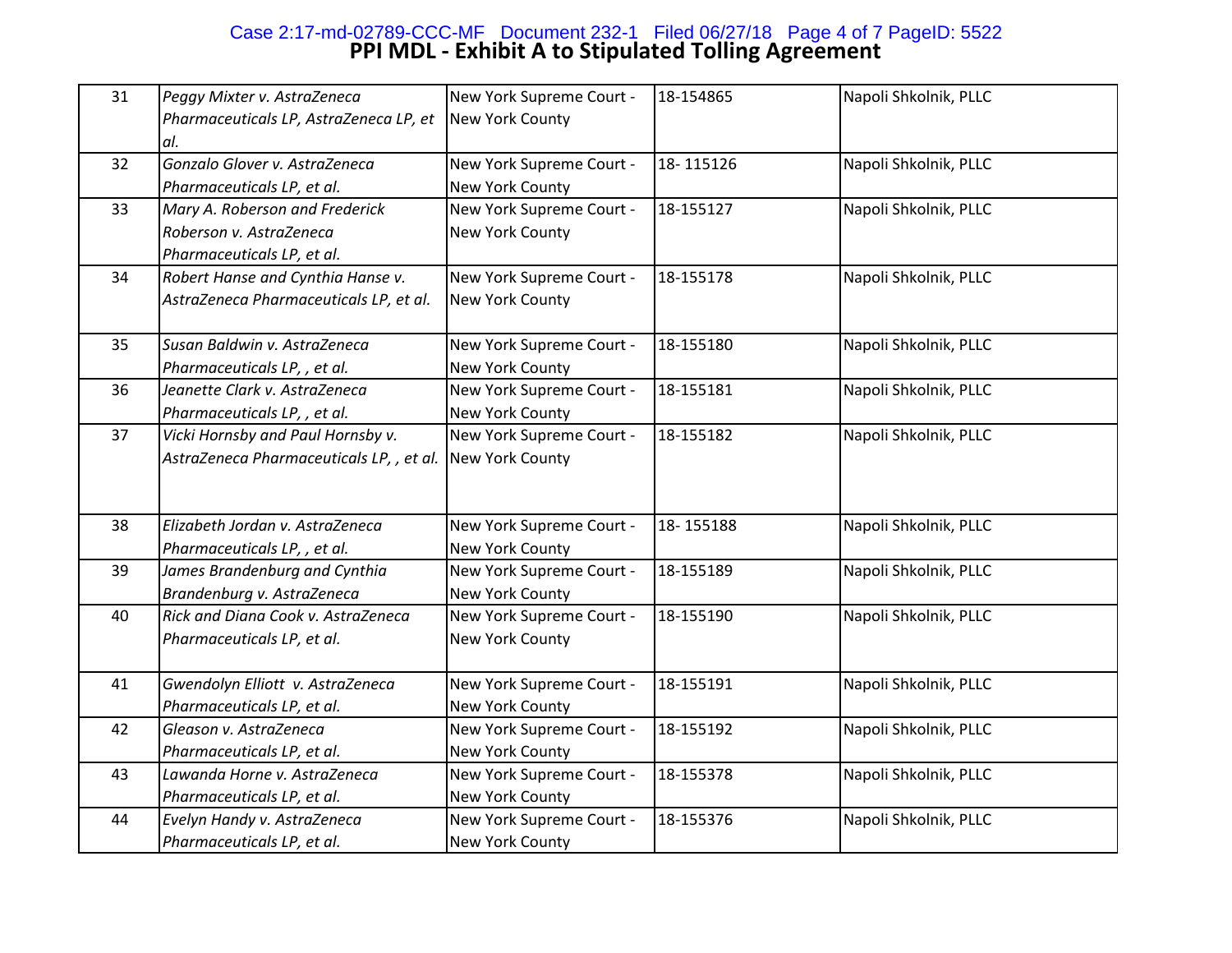# **PPI MDL - Exhibit A to Stipulated Tolling Agreement** Case 2:17-md-02789-CCC-MF Document 232-1 Filed 06/27/18 Page 5 of 7 PageID: 5523

| 45 | Robert Sifuentes v. Pfizer, Inc., et al.                                 | New York Supreme Court -<br>New York County | 18-155415       | Napoli Shkolnik, PLLC                               |
|----|--------------------------------------------------------------------------|---------------------------------------------|-----------------|-----------------------------------------------------|
| 46 | Wayne Laul and Barbara Laul v.<br>Astrazeneca Pharmaceuticals LP, et al. | New York Supreme Court -<br>New York County | 18-155345       | Napoli Shkolnik, PLLC                               |
| 47 | Mark Irwin v. AstraZeneca<br>Pharmaceuticals LP, et al.                  | NJ-Atlantic Co. State Court                 | ATL-L-000824-18 | Baron & Budd, P.C.                                  |
| 48 | Geraldine A. Allessandrini v. Abbott<br>Laboratories, et al.             | NJ-Bergen Co. State Court                   | BER-L-002820-18 | Aylstock, Witkin, Kreis & Overholtz,<br><b>PLLC</b> |
| 49 | Susie Anderson v. AstraZeneca<br>Pharmaceuticals LP, et al.              | NJ-Bergen Co. State Court                   | BER-L-002845-18 | Baron & Budd, P.C.                                  |
| 50 | Brian Baker v. Abbott Laboratories, et<br>al.                            | NJ-Bergen Co. State Court                   | BER-L-002719-18 | Weitz & Luxenberg, P.C.                             |
| 51 | Wendy Blair v. Abbott Laboratories, et<br>al.                            | NJ-Bergen Co. State Court                   | BER-L-002822-18 | Aylstock, Witkin, Kreis & Overholtz,<br><b>PLLC</b> |
| 52 | Arthur H. Blankfield v. Abbott<br>Laboratories, et al.                   | NJ-Bergen Co. State Court                   | BER-002828-18   | Aylstock, Witkin, Kreis & Overholtz,<br><b>PLLC</b> |
| 53 | Linda Mae Brown v. AstraZeneca<br>Pharmaceuticals LP, et al.             | NJ-Bergen Co. State Court                   | BER-L-002805-18 | Baron & Budd, P.C.                                  |
| 54 | Ramon Camacho v. Abbott<br>Laboratories, et al.                          | NJ-Bergen Co. State Court                   | BER-L-002832-18 | Aylstock, Witkin, Kreis & Overholtz,<br><b>PLLC</b> |
| 55 | John Clancy v. Abbott Laboratories, et<br>al.                            | NJ-Bergen Co. State Court                   | BER-L-002847-18 | Baron & Budd, P.C.                                  |
| 56 | Ronald Clark v. Abbott Laboratories, et<br>al.                           | NJ-Bergen Co. State Court                   | BER-L-002862-18 | Baron & Budd, P.C.                                  |
| 57 | <b>Betty Craig v. AstraZeneca</b><br>Pharmaceuticals LP, et al.          | NJ-Bergen Co. State Court                   | BER-L-002768-18 | Baron & Budd, P.C.                                  |
| 58 | Gregory DeFilippo v. AstraZeneca LP, et<br>al.                           | NJ-Bergen Co. State Court                   | BER-002739-18   | Weitz & Luxenberg, P.C.                             |
| 59 | Donnie Dickey v. AstraZeneca<br>Pharmaceucticals LP, et al.              | NJ-Bergen Co. State Court                   | BER-L-002793-18 | Baron & Budd, P.C.                                  |
| 60 | Marybeth Dimarco v. AstraZeneca<br>Pharmaceuticals LP, et al.            | NJ-Bergen Co. State Court                   | BER-L-002714-18 | Weitz & Luxenberg, P.C.                             |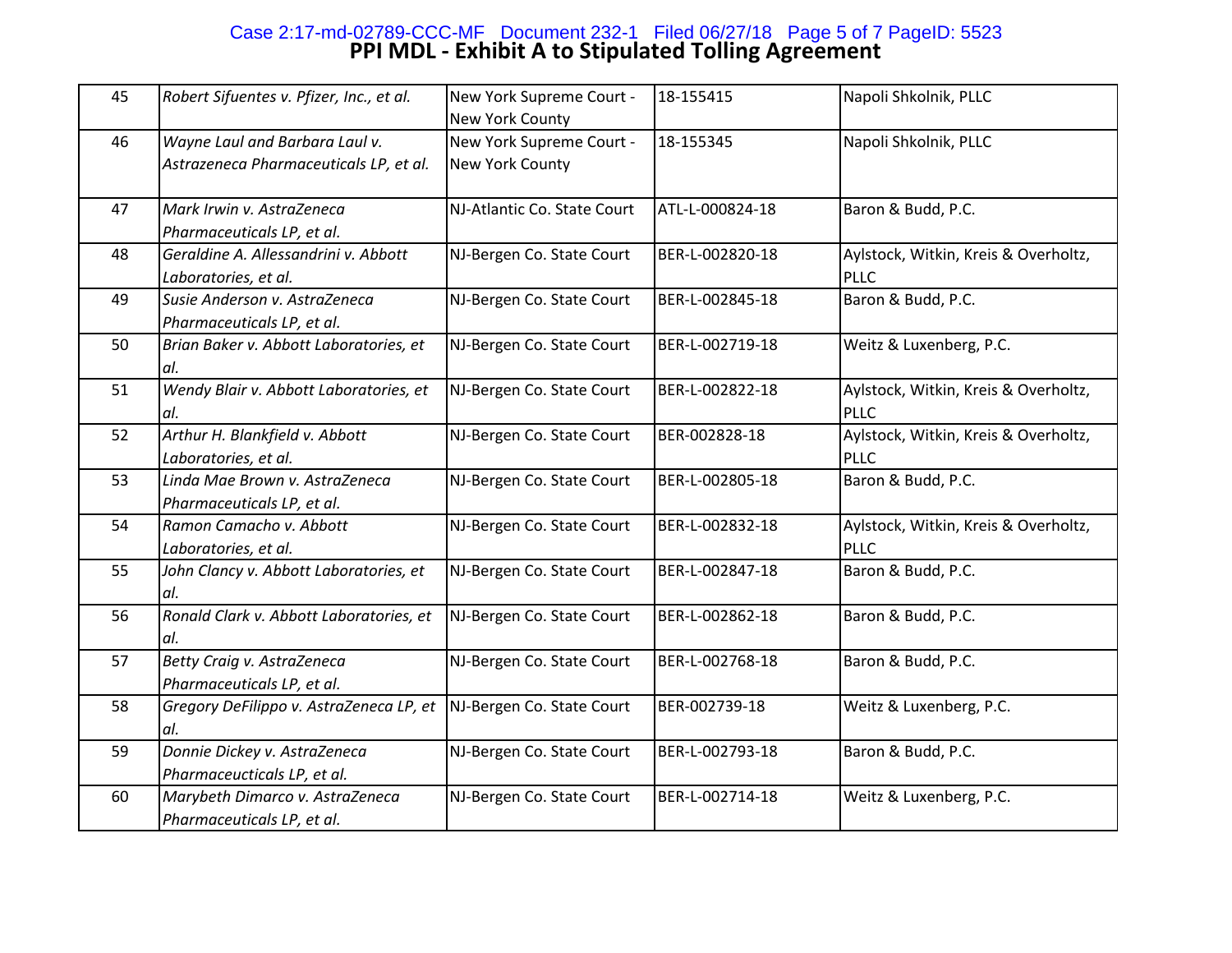# **PPI MDL - Exhibit A to Stipulated Tolling Agreement** Case 2:17-md-02789-CCC-MF Document 232-1 Filed 06/27/18 Page 6 of 7 PageID: 5524

| 61 | George DiPoalo v. Abbott Laboratories,<br>et al.                | NJ-Bergen Co. State Court | BER-L-02813-18  | Weitz & Luxenberg, P.C.                             |
|----|-----------------------------------------------------------------|---------------------------|-----------------|-----------------------------------------------------|
| 62 | Myra Fagin v. AstraZeneca<br>Pharmaceuticals LP, et al.         | NJ-Bergen Co. State Court | BER-L-002810-18 | Baron & Budd, P.C.                                  |
| 63 | Miguel Gutierrez v. Abbott<br>Laboratories, et al.              | NJ-Bergen Co. State Court | BER-L-002701-18 | Aylstock, Witkin, Kreis & Overholtz,<br><b>PLLC</b> |
| 64 | Oscar Hardy v. AstraZeneca<br>Pharmaceuticals LP, et al.        | NJ-Bergen Co. State Court | BER-L-002765-18 | Baron & Budd, P.C.                                  |
| 65 | Lori Hartz v. Abbott Laboratories, et al.                       | NJ-Bergen Co. State Court | BER-L-002865-18 | Baron & Budd, P.C.                                  |
| 66 | Edward Hill v. AstraZeneca<br>Pharmaceuticals LP, et al.        | NJ-Bergen Co. State Court | BER-L-002715-18 | Weitz & Luxenberg, P.C.                             |
| 67 | William Householder v. Abbott<br>Laboratories, et al.           | NJ-Bergen Co. State Court | BER-L-002884-18 | Baron & Budd, P.C.                                  |
| 68 | Ali Jabr v. AstraZeneca Pharmaceuticals<br>LP, et al.           | NJ-Bergen Co. State Court | BER-L-002815-18 | Baron & Budd, P.C.                                  |
| 69 | Thelma Jackson v. Abbott Laboratories,<br>et al.                | NJ-Bergen Co. State Court | BER-L-002726-18 | Weitz & Luxenberg, P.C.                             |
| 70 | Fitzgerald Johnson v. AstraZeneca<br>Pharmaceuticals LP, et al. | NJ-Bergen Co. State Court | BER-L-002816-18 | Baron & Budd, P.C.                                  |
| 71 | Jeffrey Lewis v. AstraZeneca<br>Pharmaceuticals LP, et al.      | NJ-Bergen Co. State Court | BER-L-002826-18 | Weitz & Luxenberg, P.C.                             |
| 72 | Lorraine Lewis v. AstraZeneca<br>Pharmaceuticals LP, et al.     | NJ-Bergen Co. State Court | BER-L-002717-18 | Weitz & Luxenberg, P.C.                             |
| 73 | Diane Mallon v. AstraZeneca<br>Pharmaceuticals LP, et al.       | NJ-Bergen Co. State Court | BER-L-002883-18 | Baron & Budd, P.C.                                  |
| 74 | Wanda Merritt v. Abbott Laboratories,<br>et al.                 | NJ-Bergen Co. State Court | BER-L-002881-18 | Baron & Budd, P.C.                                  |
| 75 | Gail Oberther v. Abbott Laboratories, et<br>al.                 | NJ-Bergen Co. State Court | BER-L-002877-18 | Baron & Budd, P.C.                                  |
| 76 | Billie Prewitt v. Abbott Laboratories, et<br>al.                | NJ-Bergen Co. State Court | BER-L-002879-18 | Baron & Budd, P.C.                                  |
| 77 | Joyce M. Rappa v. Abbott Laboratories,<br>et al.                | NJ-Bergen Co. State Court | BER-L-002702-18 | Aylstock, Witkin, Kreis & Overholtz,<br><b>PLLC</b> |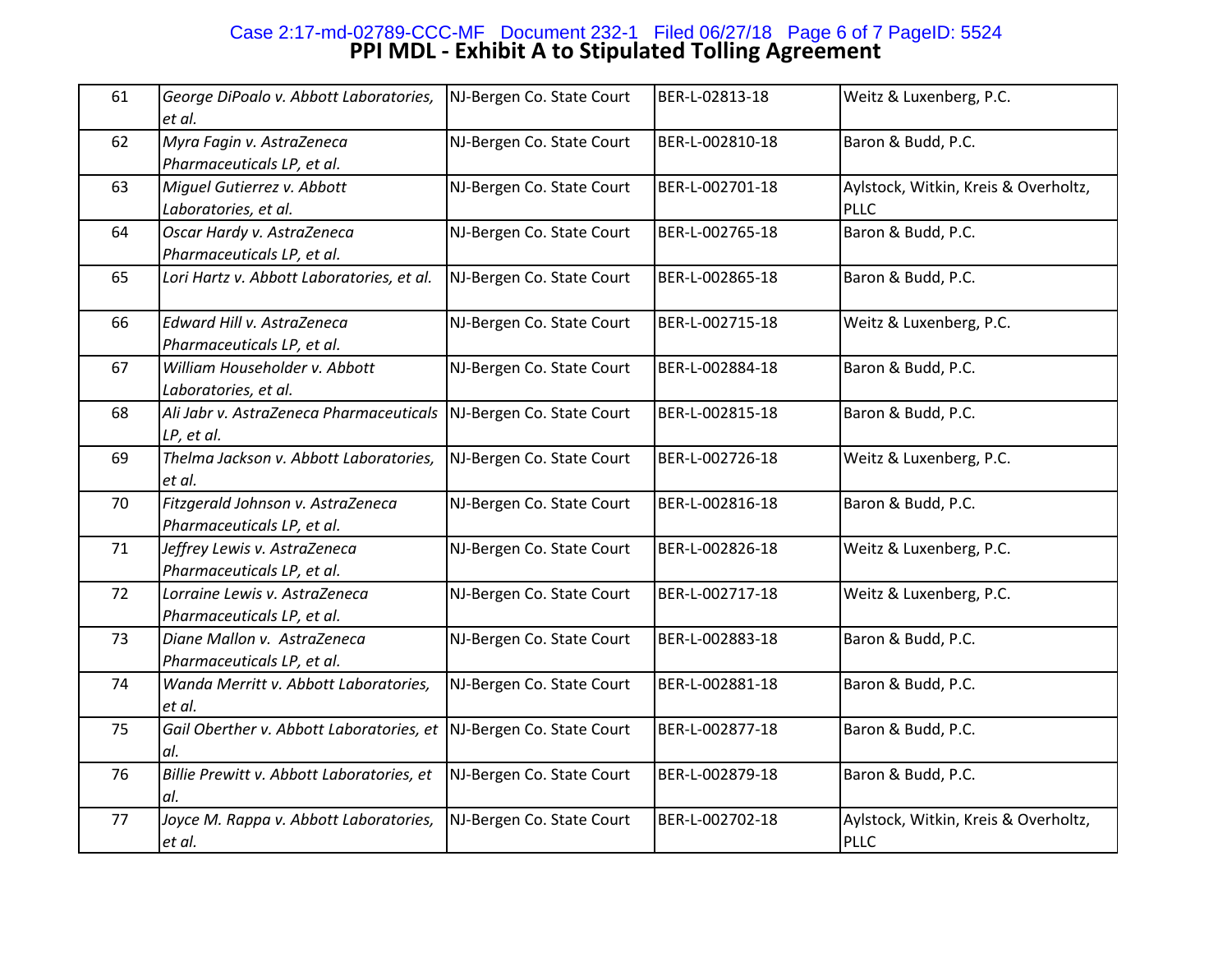# **PPI MDL - Exhibit A to Stipulated Tolling Agreement** Case 2:17-md-02789-CCC-MF Document 232-1 Filed 06/27/18 Page 7 of 7 PageID: 5525

| 78 | Gloria Reinhart v. AstraZeneca          | NJ-Bergen Co. State Court       | BER-L-002817-18 | Baron & Budd, P.C.                   |
|----|-----------------------------------------|---------------------------------|-----------------|--------------------------------------|
|    | Pharmaceuticals LP, et al.              |                                 |                 |                                      |
| 79 | Verna Robinson v. Abbott Laboratories,  | NJ-Bergen Co. State Court       | BER-L-002838-18 | Baron & Budd, P.C.                   |
|    | et al.                                  |                                 |                 |                                      |
| 80 | Daniel Rubin v. Abbott Laboratories, et | NJ-Bergen Co. State Court       | BER-L-002878-18 | Baron & Budd, P.C.                   |
|    | al.                                     |                                 |                 |                                      |
| 81 | Mildred Ryan v. AstraZeneca             | NJ-Bergen Co. State Court       | BER-L-002785-18 | Baron & Budd, P.C.                   |
|    | Pharmaceuticals LP, et al.              |                                 |                 |                                      |
| 82 | Rita Sinon v. AstraZeneca               | NJ-Bergen Co. State Court       | BER-L-002848-18 | Baron & Budd, P.C.                   |
|    | Pharmaceuticals LP, et al.              |                                 |                 |                                      |
| 83 | Kwaesha Tarver v. Abbott Laboratories,  | NJ-Bergen Co. State Court       | BER-L-002736-18 | Weitz & Luxenberg, P.C.              |
|    | et al.                                  |                                 |                 |                                      |
| 84 | William N. Henry, Individually and as   | NJ-Camden Co. State Court       | CAM-L-001415-18 | Lopez McHugh, LLP                    |
|    | the Representative of the Estate of     |                                 |                 |                                      |
|    | Kevin M. Henry v. Abbott Laboratories,  |                                 |                 |                                      |
|    | et al.                                  |                                 |                 |                                      |
| 85 | Betty Bowman, Individually and as the   | <b>OH-Court of Common Pleas</b> | CVB18000143     | Borgess Law, LLC and NastLaw         |
|    | Representative of the Estate of Peggy   | <b>Clinton County</b>           |                 |                                      |
|    | Lee Smalley v. Abbott Laboratories, et  |                                 |                 |                                      |
|    | al.                                     |                                 |                 |                                      |
| 86 | Samuel Davis v. Abbott Laboratories, et | OH-Court of Common Pleas        | 18CV003104      | NastLaw, LLC                         |
|    | al.                                     | Franklin County                 |                 |                                      |
| 87 | Sharon L. Bargo v. Abbott Laboratories, | PA-Court of Common Pleas        | 180402003       | Aylstock, Witkin, Kreis & Overholtz, |
|    | et al.                                  | of Philadelphia                 |                 | <b>PLLC</b>                          |
| 88 | Arthur Daly v. Abbott Laboratories, et  | PA-Court of Common Pleas        | 180402005       | Aylstock, Witkin, Kreis & Overholtz, |
|    | al.                                     | of Philadelphia                 |                 | <b>PLLC</b>                          |
| 89 | Wendy Pierson v. Abbott Laboratories,   | PA-Court of Common Pleas        | 180402004       | Aylstock, Witkin, Kreis & Overholtz, |
|    | et al.                                  | of Philadelphia                 |                 | <b>PLLC</b>                          |